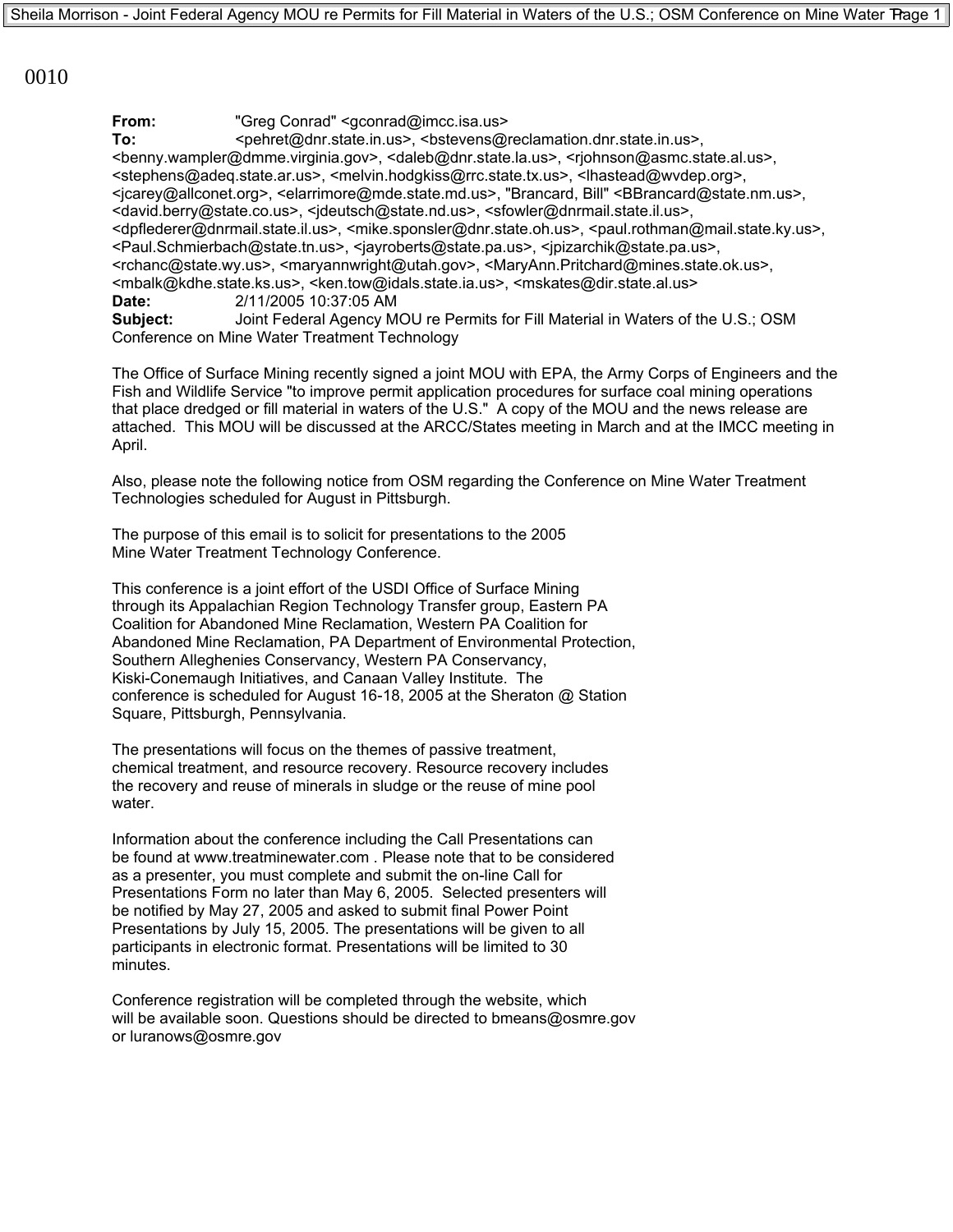

# **NEWS RELEASE**

**For Immediate Release – February 10, 2005**

## **Agencies Agree to Joint Regulatory Framework for Processing Applications for Surface Coal Mining Operations**

WASHINGTON, D.C. – Four Federal agencies released today a memorandum of understanding (MOU) that offers a joint framework to improve permit application procedures for surface coal mining operations that place dredged or fill material in waters of the United States.

The agencies involved in this agreement are the U.S. Army Corps of Engineers, U.S. Environmental Protection Agency, U.S. Fish and Wildlife Service and U.S. Office of Surface Mining. Each will encourage states, tribes and agency field offices to develop collaborative processes that emphasize early and close interagency coordination while maintaining their independent jurisdictional roles.

This framework applies to two types of regulatory programs. It applies to the regulatory program administered by the U.S. Army Corps of Engineers under Section 404 of the Clean Water Act (CWA). It also applies to regulatory programs implementing the Surface Mining Control and Reclamation Act (SMCRA) of 1977. The Office of Surface Mining administers this program and delegates regulatory authority to states that meet or exceed its requirements.

"We intend to make the permit process more transparent and more understandable," said John Paul Woodley, Principal Deputy Assistant Secretary of the Army (Civil Works). "We will improve the efficiency and effectiveness of the permitting process."

The framework for the joint procedures preserves the authorities and responsibilities of each agency while encouraging participating offices and agencies to integrate efforts and establish a more coordinated regulatory process to the extent allowed by statute and regulation.

"Our intent is to create a collaborative review process with early, close coordination among the agencies," said Jeffrey D. Jarrett, Director of the Office of Surface Mining. "We want to improve the timeliness and clarity of the permitting process and to enhance communication among all involved."

The agencies already conduct similar separate reviews, and joint procedures will help them to minimize redundancy.

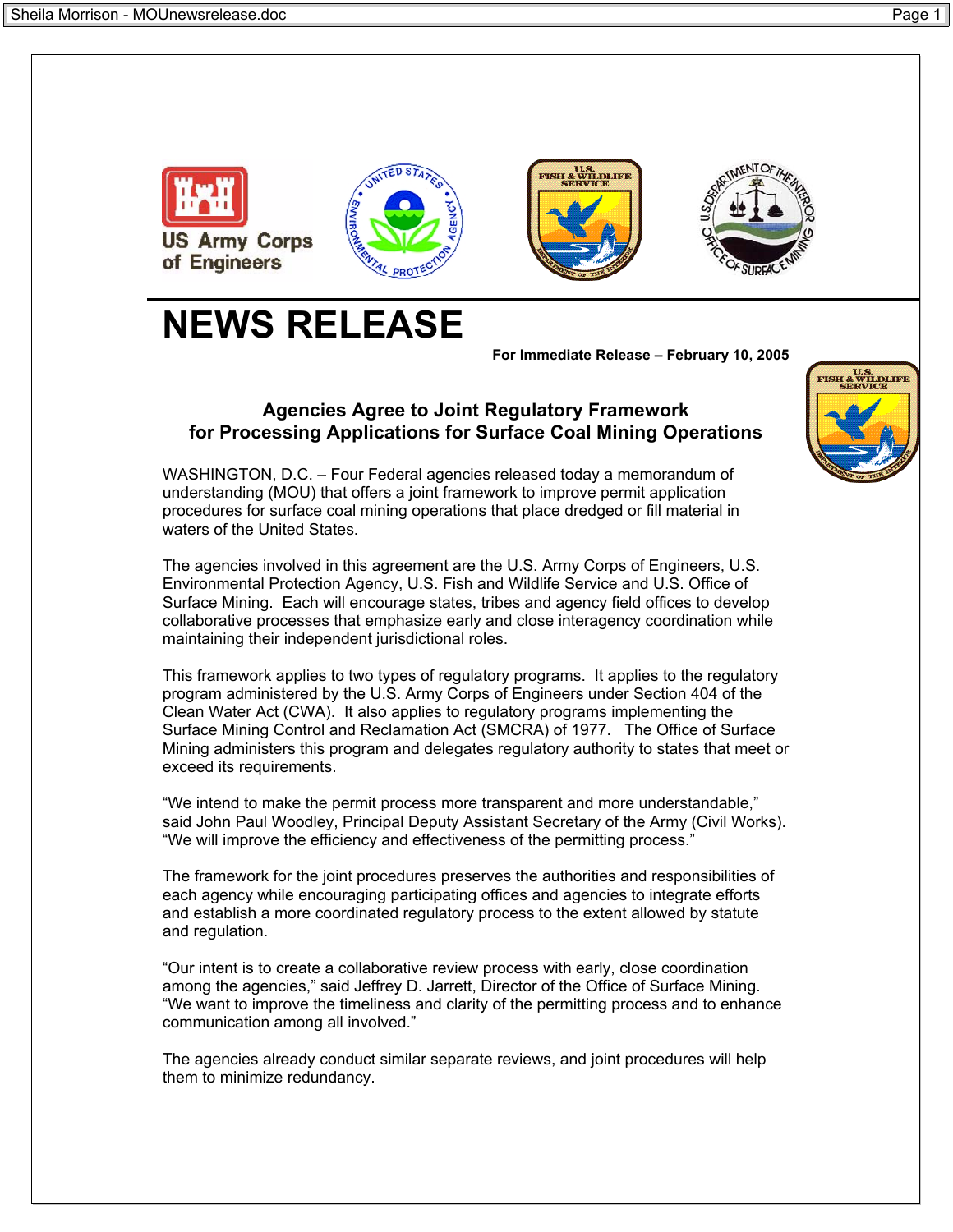"This MOU offers a framework for better coordination and information-sharing for agencies reviewing proposed surface coal mining activities," said Benjamin H. Grumbles, Assistant Administrator for Water in the Environmental Protection Agency. "We believe this MOU is an important step in improving the permit decision-making process."

The joint procedures should also improve collection of environmental resource information, prediction of impacts, and planning for mitigation and reclamation.

"This MOU encourages interagency collaboration at the earliest possible stages of project planning. The result will be a more comprehensive environmental review process, which is extremely important as we integrate fish and wildlife considerations with surface coal mining considerations," said Steve A. Williams, Director of the Fish and Wildlife Service.

Information about the Corps' regulatory program is available at http://www.usace.army.mil/inet/functions/cw/cecwo/reg/ and information about surface mining regulations can be found at http://www.osmre.gov/ A copy of the MOU can also be found at http://www.epa.gov/owow/wetlands/

- 30 -

Additional information is available from David Hewitt of the Army Corps of Engineers at (202) 761-4826, Mike Gauldin of the Office of Surface Mining at (202) 208-2565, Cynthia Bergman of the Environmental Protection Agency at (202) 564-9828 or Mitch Snow of the Fish and Wildlife Service at (202) 208-5634.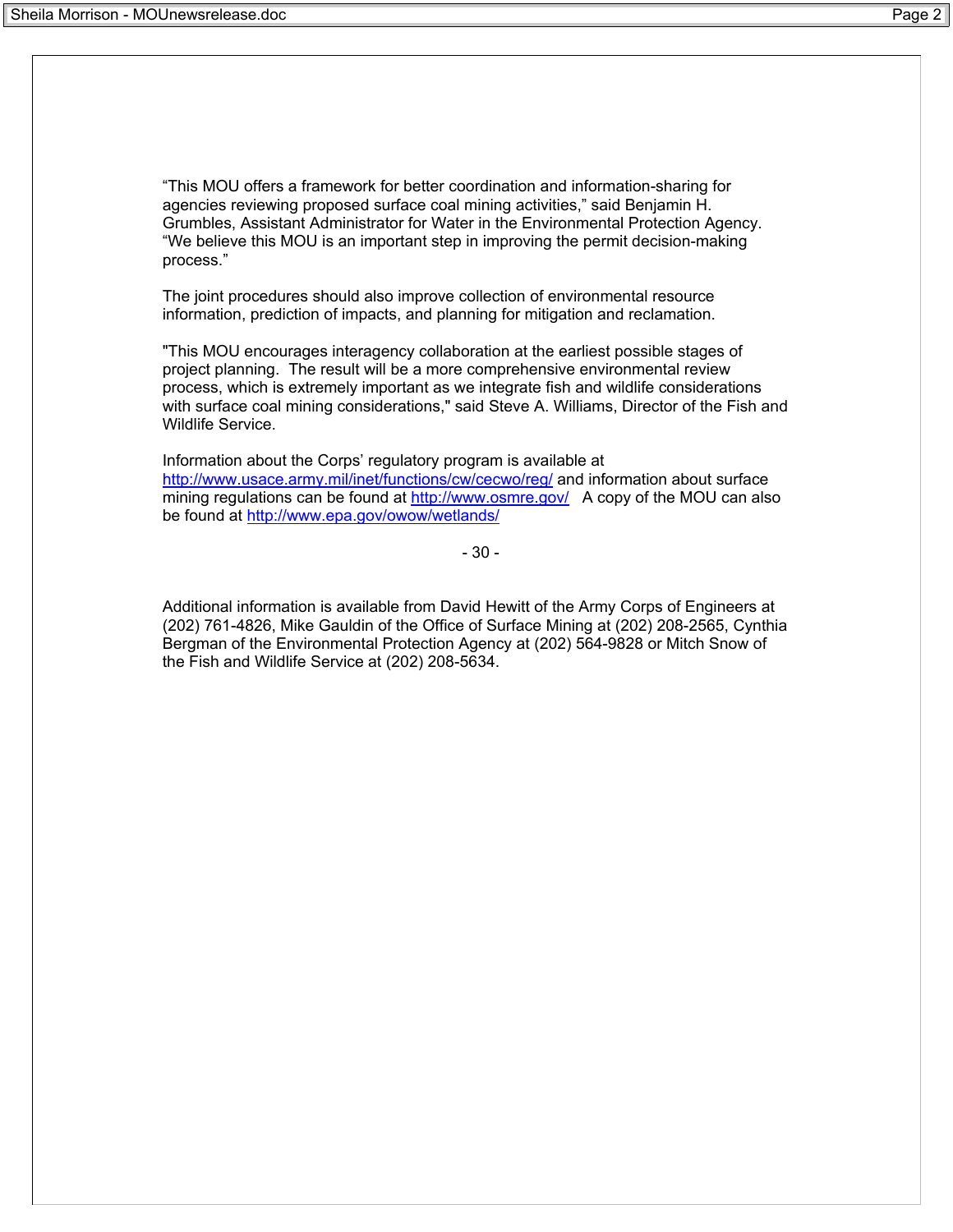## MEMORANDUM OF UNDERSTANDING AMONG THE U.S. ARMY CORPS OF ENGINEERS, THE U.S. OFFICE OF SURFACE MINING, THE U.S. ENVIRONMENTAL PROTECTION AGENCY, AND THE U.S. FISH AND WILDLIFE SERVICE FOR THE PURPOSE OF PROVIDING CONCURRENT AND COORDINATED REVIEW AND PROCESSING OF SURFACE COAL MINING APPLICATIONS PROPOSING PLACEMENT OF DREDGED AND/OR FILL MATERIAL IN WATERS OF THE UNITED STATES

## I. INTRODUCTION

The purpose of this Memorandum of Understanding (MOU) among the U.S. Army Corps of Engineers (Corps), the U. S. Office of Surface Mining (OSM), the U.S. Environmental Protection Agency (EPA) and the U.S. Fish & Wildlife Service (FWS) is to provide a framework for establishing alternative joint procedures for coordination under the Clean Water Act (CWA) Section 404 regulatory program to process applications for surface coal mining operations that result in the placement of dredged or fill materials in waters of the United States. Alternative joint procedures for Corps Division and District Engineers are authorized and encouraged by Corps regulations at 33 CFR 325 when another state or Federal agency has responsibilities for approving activities also regulated by CWA Section 404, such as surface coal mining operations under the jurisdiction of the Surface Mining Control and Reclamation Act of 1977 (SMCRA). This MOU describes how these alternative joint procedures could relate to the SMCRA and CWA permitting activities. It strongly encourages SMCRA regulatory authorities and Corps Division and District Engineers to develop integrated permitting processes in coordination with EPA, FWS and other appropriate agencies.

EPA's responsibilities under CWA Section 404 include promulgating and interpreting environmental criteria used in evaluating permit applications under Section 404(b)(1), and coordinating with the Corps of Engineers in the review of Section 404 permit applications. The Corps and EPA share responsibilities for determining the geographic scope of CWA jurisdiction. Authority for FWS's mandated role in this program is provided by the Fish and Wildlife Coordination Act (FWCA) and CWA Section 404 (m). FWS also coordinates with the Corps in the review of Section 404 permit applications. FWS coordinates with SMCRA state and Federal regulatory authorities in the review of SMCRA permit applications in accordance with the 1996 Biological Opinion issued under Section 7 of the Endangered Species Act (ESA).

The Corps is solely responsible for making final permit decisions pursuant to section 404(a) of the Clean Water Act, including final determinations of compliance with the Corps permit regulations, the Section 404(b)(1) Guidelines, and Section 7(a)(2) of the Endangered Species Act. The framework for alternative joint procedures described in this MOU preserves the authorities and responsibilities of each agency while integrating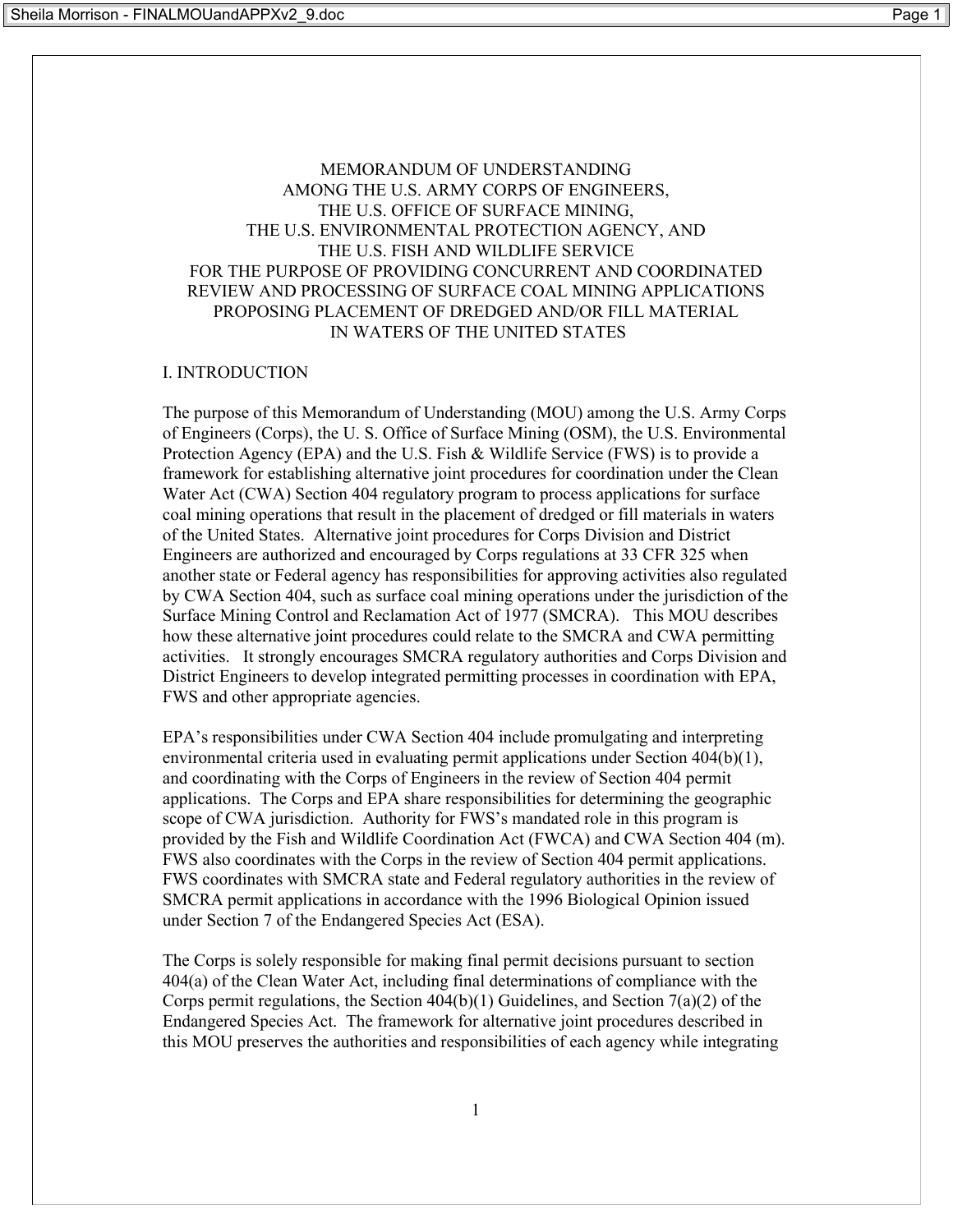efforts and establishing joint, concurrent procedures to the extent allowed by statute and regulation.

This MOU strongly encourages Tribes, states, OSM offices for Federal program states and Indian land programs, Corps District/Division offices, and EPA and FWS regional or field offices to develop collaborative processes that emphasize early and close interagency coordination while maintaining applicable and independent jurisdictional roles. It is in the best interest of the government, public, and regulated communities to include as many regulatory programs as possible into a single, coordinated process to avoid duplication of information.

The signatory agencies enter into this agreement with the goals, to the extent practicable and allowable by law, to:

- Avoid and minimize adverse environmental impacts from surface coal mining and reclamation operations as a result of the placement of dredged and/or fill materials in the waters of the U.S.;
- Improve decision-making by making the permit process more transparent and available to the public, more predictable and understandable for the regulated community, and reliant on sound scientific information;
- More effectively catalogue threatened and endangered  $(T&E)$  species, cultural, and historic properties, and address related issues at the earliest possible stages of permit review;
- Establish the SMCRA regulatory authority as the suggested focal point for initial data collection, resulting in a complete application;
- Enhance communications through joint pre-permit application meetings;
- Create a collaborative permitting review process with early, close coordination that results in concurrent reviews and in agency decisions that ensure compliance with all applicable Federal and state regulations, laws and guidance;
- Improve the efficiency and effectiveness of permitting steps including timelines, clarity, and predictability in the permit decision-making process; and,
- Improved decision-making under the respective programs and enhance communication among stakeholders and regulators.

This MOU reflects similar administrative mandates to minimize duplication among the regulatory programs [30 U.S.C. 1211(c)(12); 30 U.S.C. 1292(c) and 1303(a), and 33 CFR  $322.2(f)(2)$ ]. These statutory and regulatory provisions encourage the best use of available resources so as to prevent, to the maximum extent possible, needless duplication and paperwork, and unnecessary delays in rendering permit decisions.

## II. SCOPE AND APPLICABILITY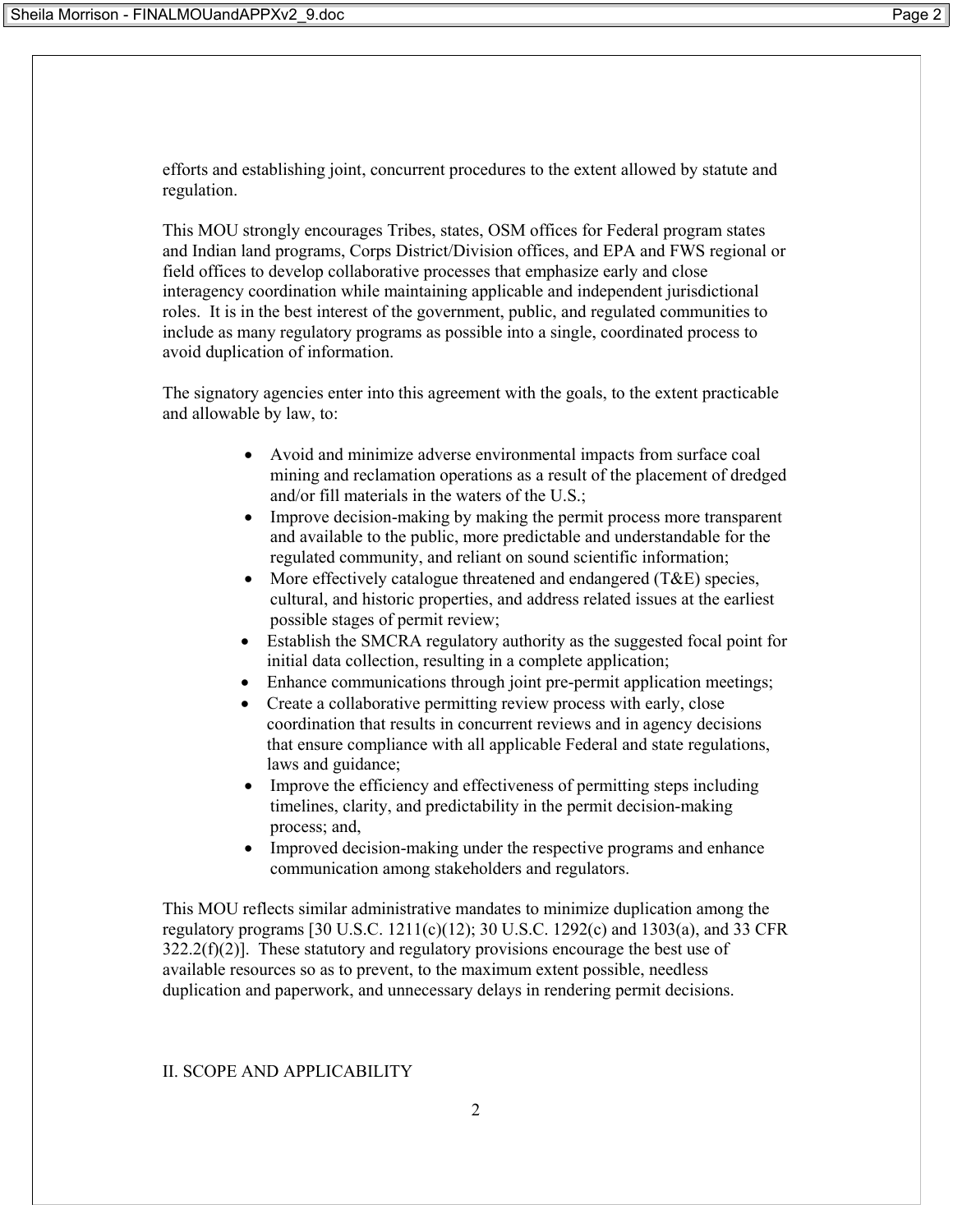A. Sections 503, 504, and 506 of SMCRA provide for state regulatory authorities, pursuant to an approved state regulatory program and with appropriate technical assistance and/or oversight from the OSM, to review applications for, and issue permits to engage in surface coal mining operations. In the absence of a state SMCRA regulatory program, OSM will implement, administer, and enforce a Federal regulatory program consistent with the requirements of SMCRA.

B. Section 404 of the CWA authorizes the Corps, or approved state CWA Section 404 program, to permit the discharge of dredged and/or fill material in waters of the U.S. The Federal regulations at 33 CFR 325 provide for the processing of Department of the Army permits. At 33 CFR 325.2(e) Corps Division and District Engineers are authorized and encouraged to use alternative processing procedures in certain specified circumstances. Specifically, at 33 CFR 325.2(e)(3), Corps Division and District Engineers are authorized and encouraged to develop joint procedures with Tribes, states and other Federal agencies with ongoing permit programs for activities also regulated by the Department of the Army. Such procedures may be substituted for the procedures set out in 33 CFR  $325.2(a)(1)$  through  $(a)(5)$  "provided that the substantive requirements of those sections are maintained".

C. The coordination process established by this agreement applies to the review and evaluation of permit applications for surface coal mining and reclamation operations resulting in the placement of dredged or fill material in the waters of the U.S. for both the CWA Section 404 and SMCRA regulatory programs. Where practicable, and to the extent allowed by law and regulation, and as agreed to by these agencies, the processes and procedures common to both permitting programs should be conducted jointly or concurrently. This coordinated process, with a minimization of duplicative efforts for both regulators and the regulated community, is in keeping with the implementation goals set out in the CWA, SMCRA, and the National Environmental Policy Act (NEPA).

#### III. JOINT PROCEDURES

**A. General.** The procedures for processing applications for CWA Section 404 permits are set forth at 33 CFR 325. Under the authority of 33 CFR 325.2(e)(3) procedures developed jointly with state and other Federal agencies with permit programs for activities also regulated by the Corps may be substituted for the procedures at 33 CFR  $325.2(a)(1)$  through  $(a)(5)$ , if the substantive requirements of 33 CFR 325.2(a)(1) through (a)(5) are maintained. The agencies find the SMCRA program and the CWA Section 404 procedures have sufficient similarities that Corps District and Division offices can develop joint procedures that will maintain the substantive requirements of those sections. For example:

o A CWA Section 404 application is assigned an identification number, reviewed for completeness, and if incomplete, any additional information necessary for further processing of the application is requested [33 CFR 325.2(a)(1)].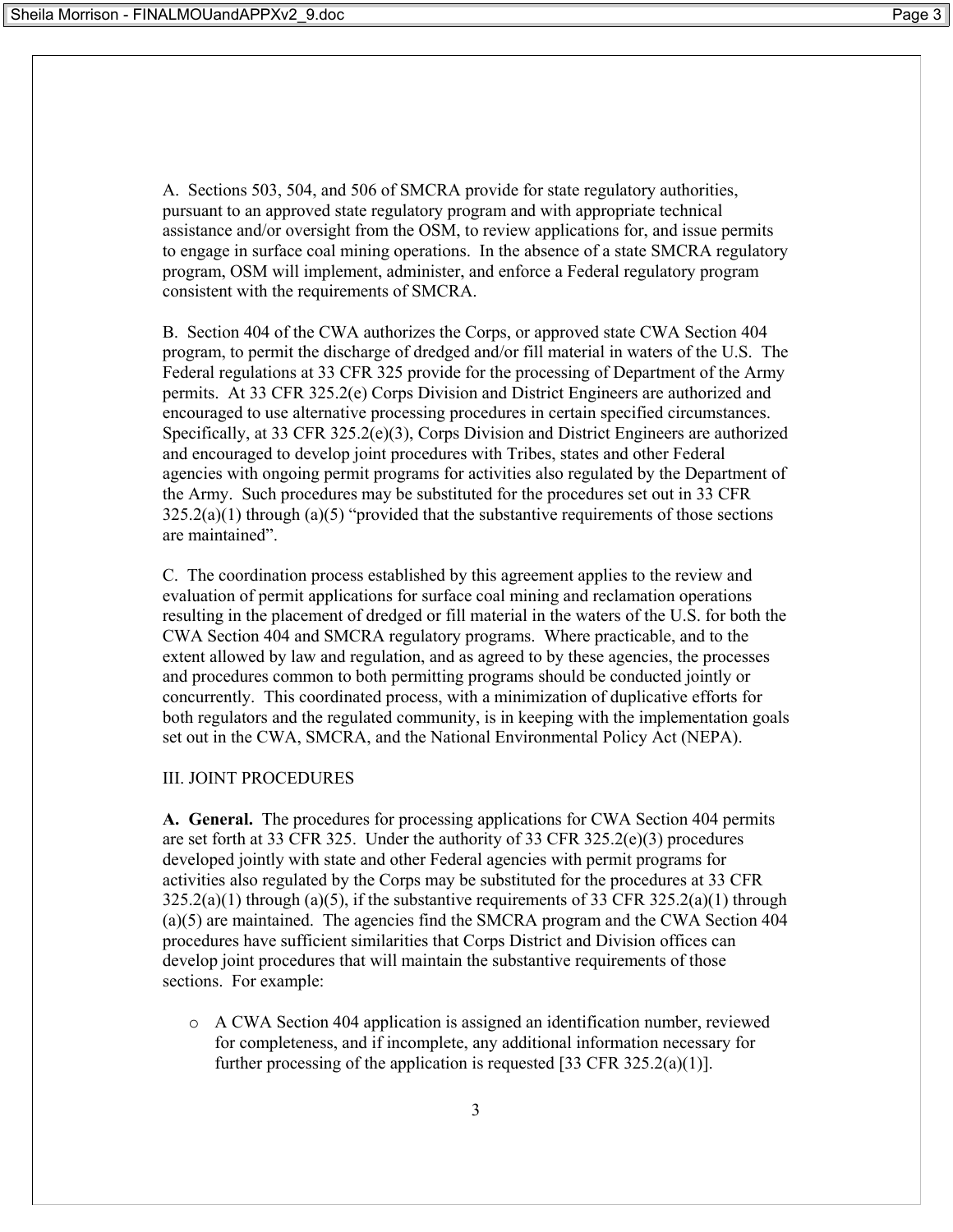Similarly, SMCRA regulations discuss the use of an identification number [30 CFR 773.6(a)(3)] and provide for an administrative completeness determination [30 CFR 773.6(a)(1)]. These procedures could be refined in a joint permit process to meet the needs of both agencies.

- o When the Corps receives a complete application, a public notice is issued, providing an opportunity for public and agency comments. For incomplete applications, the Corps informs applicants what information must be provided to make a complete application. A second public notice may be issued if changes are made after the first public notice. [33 CFR  $325.2(a)(2)$ ]. Once an application is determined complete for SMCRA purposes, SMCRA regulations require publication of a public notice by the applicant for four consecutive weeks, [30 CFR 773.6(a)(1)]. The SMCRA program provides for a longer public notice period and clearly meets the substantive requirements for public participation. The joint procedures could ensure that the public advertisement meets both agencies' public notice requirements.
- o All comments received in response to the public notice are considered fully and appropriately addressed in the Corps' permit conditions, NEPA compliance documents, or the administrative record for the application. Further review and processing of substantive matters takes place as appropriate [33 CFR 325.2(a)(3)]. Under SMCRA regulations, any person having an interest may file written objections within 30 days of the last publication of the applicant's public notice [30 CFR 773.6(b)(2)]. Joint procedures could eliminate redundancy by having a single public notice and by ensuring that all public input is shared by the SMCRA agency and the Corps and is placed in an administrative record for use by both agencies. Agreement could be developed on the format for the administrative record.
- o The Corps application is reviewed in accordance with NEPA and documentation required by Appendix B of 33 CFR 320-330. Either an environmental assessment (EA) or an environmental impact statement (EIS) is required, unless superseded by a categorical exclusion [33 CFR 325.2(a)(4)]. In certain circumstances (Federal programs, Indian Lands, etc.), OSM retains responsibility for NEPA. Joint procedures could be developed to ensure that, to the extent possible, a single NEPA document is developed to satisfy both the Corps and OSM NEPA responsibilities. Permitting actions approved by a state SMCRA regulatory authority are not considered as Federal actions and do not normally require adherence to NEPA. However, as shown in Appendix B of this MOU, the SMCRA application may have many of the elements normally found in a Corps NEPA document. Joint procedures between a state SMCRA agency and the Corps could assist in soliciting appropriate information to satisfy the Corps' NEPA needs.
- o The Corps application is evaluated to determine whether a public hearing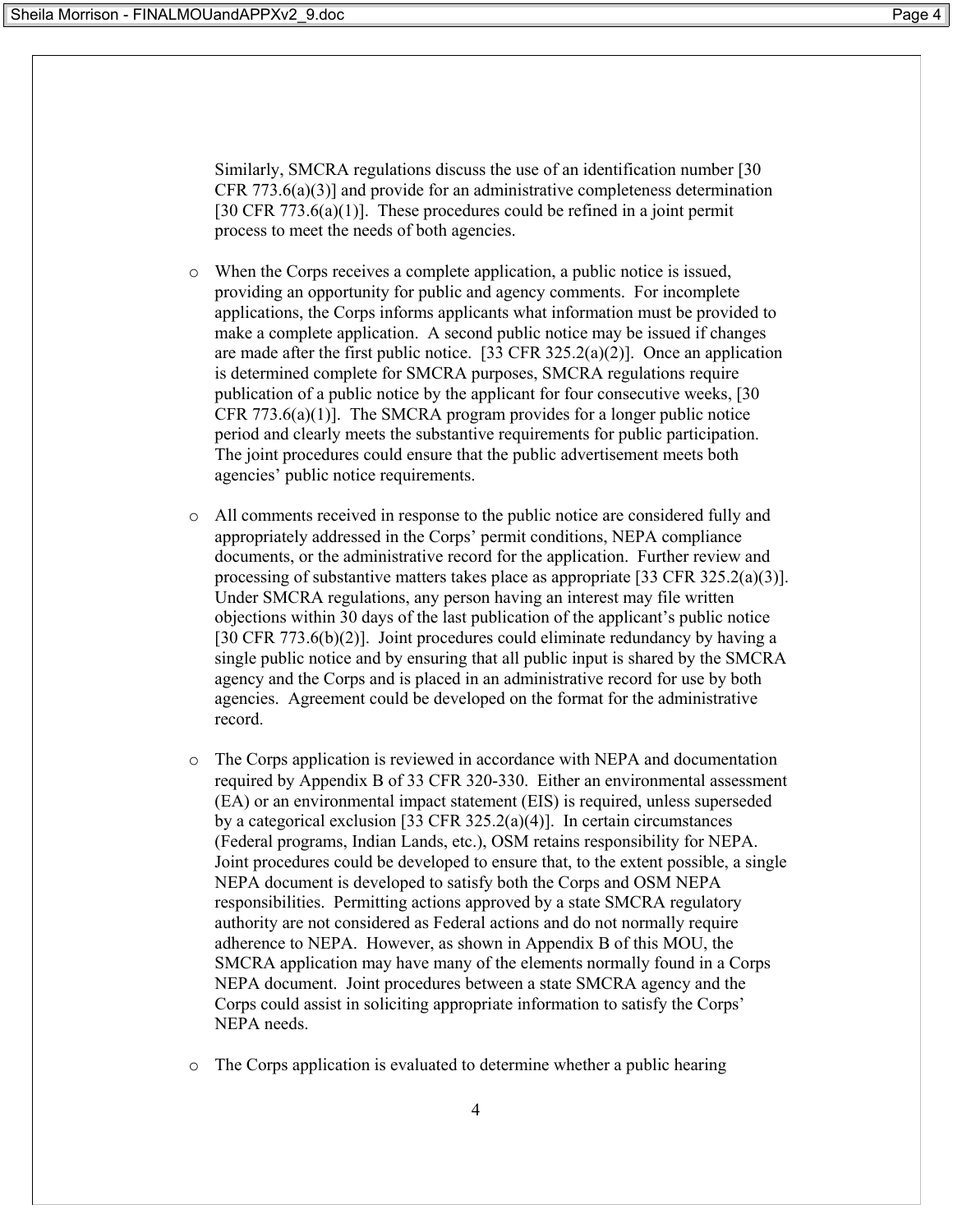(pursuant to 33CFR 327) is needed [33 CFR 325.2(a)(5)]. SMCRA regulations require an informal conference, if one is requested [30 CFR 773.6(c)]. Joint procedures could ensure that a single public forum allows appropriate public input and satisfies the requirements of both the Corps and the SMCRA regulatory programs.

With the exception of the Federal NEPA requirement, the SMCRA application, completeness review, public comment period, and informal hearing processes can be utilized in joint procedures to be developed by Corps District and Division offices to satisfy substantive requirements of comparable elements and steps in the Corps CWA Section 404 application process. This MOU establishes no requirement for state, Federal SMCRA agencies, or Corps offices to enter into collaborative review. However, this MOU strongly encourages that states choosing to develop local MOUs include regional representatives of the signatory and other appropriate agencies for maximum input into this collaborative process.

**B. Joint Procedure Development.** The Corps District/Division and the SMCRA regulatory authority joint procedures may describe how the agencies, in coordination with other relevant state or Federal partners, will participate in pre-application meetings; coordinate the sequencing of the CWA Section 404 permit application process with other authorizations; come to common understandings on technical analyses so as to not issue contradictory permit deficiency letters, findings, or conditions; and describe each agency's role in the process. Appendix A of this MOU identifies corresponding processes for both the CWA (as implemented by the Corps) and SMCRA (as implemented by state or federal regulatory authorities). These processes have similar requirements for information, public participation, review processes, and objectives and may be conducted jointly and/or concurrently in a coordinated process benefiting the regulators, the public, and the regulated community. OSM will provide technical assistance, upon request, to state SMCRA regulatory authorities and Corps District/Division offices in developing state-specific joint procedures.

Improved data collection resulting from a coordinated CWA Section 404 and SMCRA regulatory program should lead to more thorough, descriptive characterization of environmental resources within or affected by the proposed mine plan and this data will improve impact assessments and enhance environmental protection. Agencies are encouraged to adopt and employ standard scientific approaches for data collection and to make such data available to all agencies involved in the regulatory review. Interagency coordination will also allow improved inspection and monitoring of impacts based on changes from the baseline condition and enable mining operations to demonstrate mine plan compliance and reclamation/mitigation success.

Joint procedures developed between Corps District/Division offices and the SMCRA regulatory agencies should improve consistency, permit coordination, and processing time frames with logical, concurrent processes. An understanding of the necessity to collect particular data (e.g., benthics, hydrological conditions, ESA surveys) at certain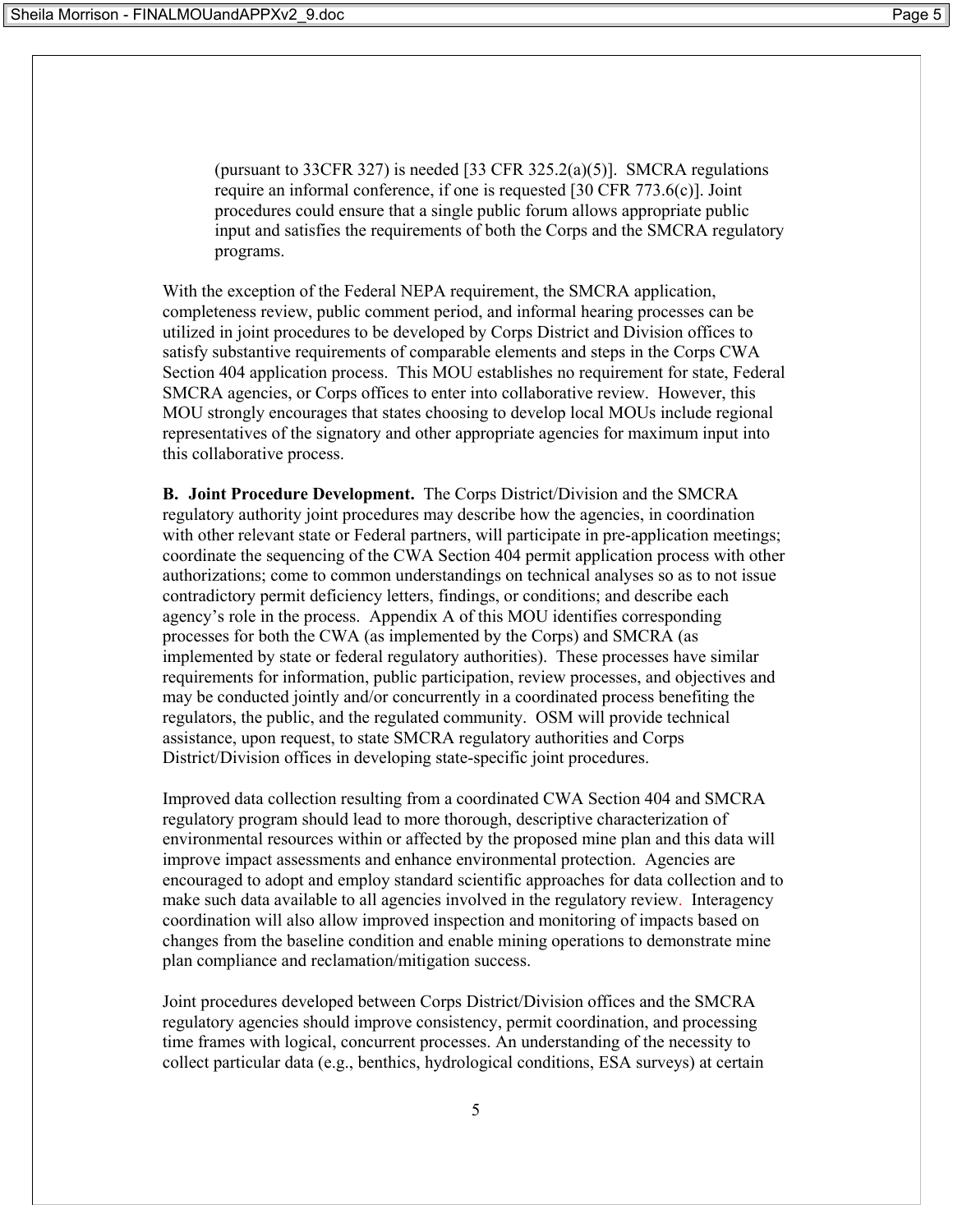times of year should also allow applicants to build lead times into mine plan development. Such clarified regulatory concepts provide a basis for more predictable business and mine planning decisions by applicants and for other stakeholders to evaluate mining proposals.

The SMCRA regulatory authority and District/Division Engineer joint procedures should entertain joint pre-application meetings and site visits to highlight areas of special concern (e.g., jurisdictional determinations, special aquatic sites, unique site conditions, water quality impacts, stream assessment/sampling, T&E species considerations, National Historic Preservation Act (NHPA) issues, etc.), thus maximizing application completeness and adequacy upon submission. This approach is consistent with the current practice of SMCRA agencies and also identified in the Corps regulations at 33 CFR 325.1(b) and 325.2(e)(3).

Joint procedures should detail how and when the SMCRA regulatory authority would consult with the Corps on each agency's concurrent or separate review findings. For example, the applicant would be jointly notified of additional data and/or analysis needs or other shortcomings that must be addressed to satisfy NEPA, SMCRA, ESA, NHPA, CWA Sections 401, 402, and 404, etc. The Corps and SMCRA regulatory authorities would continue to coordinate until the applicant provides all required components and the final permit decisions are made.

Permitting data collection: SMCRA regulatory authorities may elect to modify the SMCRA permit application form to incorporate elements of the CWA Section 404 ENG Form 4345 to create a joint application form that would satisfy the informational needs of CWA Section 404 and SMCRA permitting requirements. Key components of the CWA Section 404 (b)(1) Guidelines, public interest review, NEPA compliance data elements, as well as informational narratives, technical analyses, and affirmative demonstrations by the applicant, should guide the development and successful integration of a joint SMCRA/CWA application (see also Appendix B for corollary CWA and SMCRA data, demonstration, and analytical considerations relevant to joint application development). The Corps regulations allow the District or Division Engineer to utilize local variations of the ENG Form 4345 (Office of Management and Budget (OMB) Approval Number 49- R0420), for the purposes of facilitating coordination with Federal, Tribal, state and local agencies [33 CFR 325.1(c)]. The Corps Division/District Engineers are limited by 33 CFR 325.1(d) in the amount of additional information that may be requested for a complete application (above-and-beyond the ENG Form 4345) and are not authorized to develop additional information forms but may request specific information on a case-bycase basis.

As an alternative to a joint application, Corps Districts could identify additional data needs not satisfied by the SMCRA permit application. Certain information needed for determining compliance with the  $404(b)(1)$  Guidelines (e.g., 40 CFR Part 230.10(a) alternatives analysis) may not be completely addressed in the SMCRA application. To satisfy the CWA Section 404 process, Corps Districts could develop a supplemental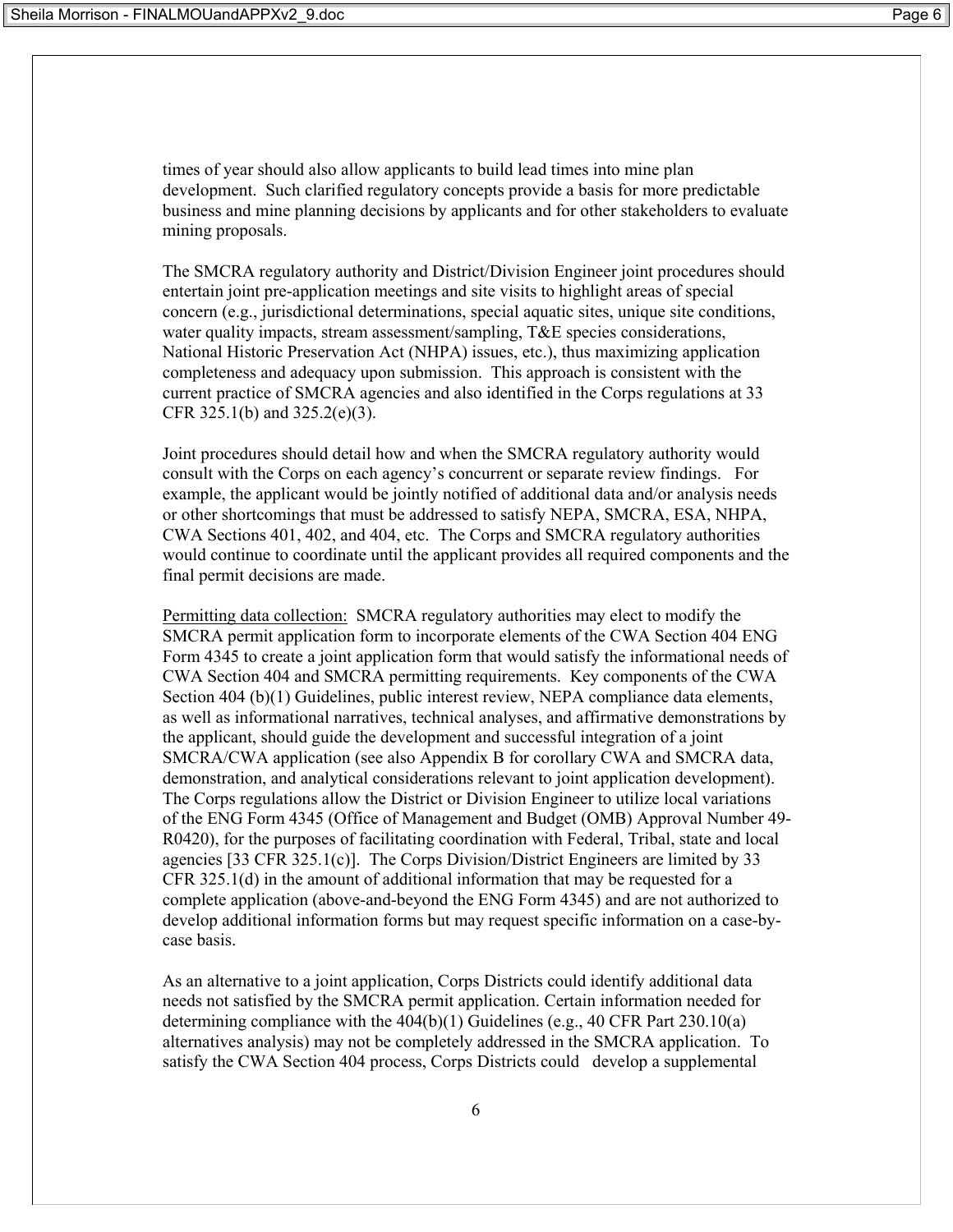listing of the missing data, information and analyses that could be provided by the applicant for CWA 404 application processing.

The SMCRA regulatory authority, as the primary point of contact for initial data collection, could request that the applicant prepare the appropriate number of application packages, based on the SMCRA application, the Corps ENG Form 4345, and the Corps supplemental information listing. The joint application (or, alternatively, the SMCRA application, ENG Form 4345, and Corps supplemental information package) should be submitted to the Corps and SMCRA regulatory agency to begin completeness review. If the SMCRA regulatory agency becomes the focal point for initial receipt of permit applications packages, Corps Districts and other appropriate agencies should receive application packages as soon after receipt as possible.

Additionally, the OSM Applicant Violator System (AVS) is available as a mechanism in determining whether permit applicants are responsible for or linked to uncorrected violations of environmental laws. Continued data sharing through use of this system presents opportunities for improved interagency coordination in ensuring environmental protection through the permitting process.

Completeness review: Upon development of a joint or supplemental application form, the Corps and the SMCRA regulatory authority should consider the processing steps necessary by each agency to determine application completeness. The joint procedures between the Corps District/Division office and the SMCRA agency should encourage development of joint deficiency letters and other coordination until the application is complete.

Public notices and hearings: Corps and SMCRA regulatory authority joint procedures should define the joint public notice process in recognition of the variations in scope of notified parties, time frames, and other required components. The CWA requirement for conducting a public hearing could, to the extent allowable under 33 CFR 327, be satisfied by the SMCRA program requirement to hold an informal conference upon receipt of a request for informal conference from the public. The SMCRA informal conference is publicly advertised and an official record made of the proceedings. The Corps could either formally or informally participate in the SMCRA conference to satisfy the CWA Section 404 requirement; or, to merely observe the proceedings to gain insight on issues, factor public hearing comments into further CWA Section 404 application processing, and/or to establish CWA Section 404 permit conditions.

Technical adequacy: Under the concept of this MOU, the Corps District or Division Engineer would collaborate with the SMCRA regulatory authority, combining respective mining/civil engineering, geological, biological, hydrologic, water quality and other expertise of each agency to collaborate in considering all practicable alternatives to the proposed placement of dredged and/or fill material in waters of the U.S. This joint review would examine alternatives to avoid and minimize impacts, and whether appropriate alternative analyses have been performed. In addition, the joint review could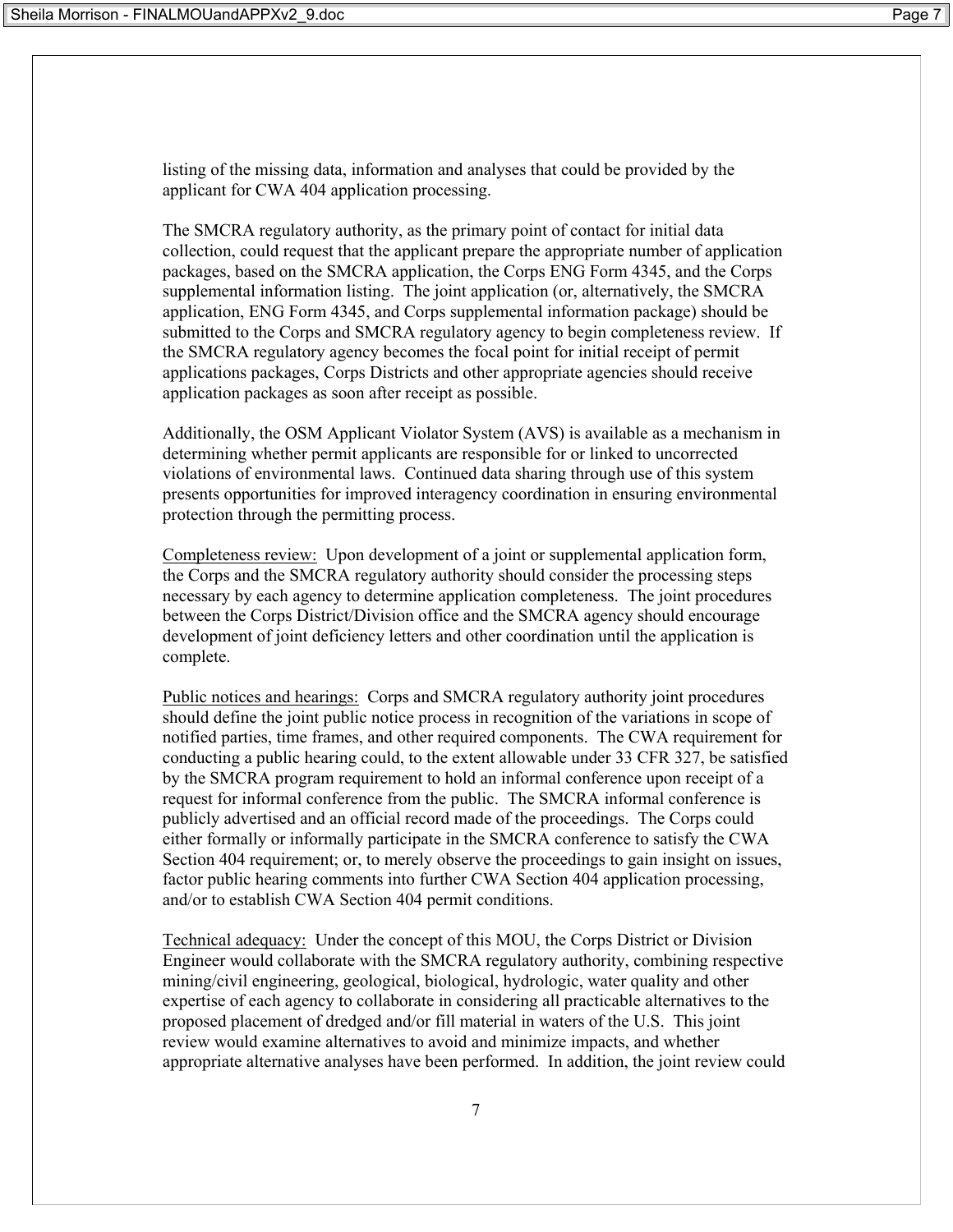help to determine if the proposed fill sites located in waters of the U.S. have been adequately minimized and characterized and whether practical upland alternatives or less environmentally damaging alternatives to the project proposal exist, as well as compliance with other provisions of the CWA Section 404(b)(1) Guidelines.

The agencies are encouraged to jointly evaluate probable hydrologic consequences of the proposed operation and consider cumulative hydrologic impact assessments for the proposed and other ongoing mining operations within the defined cumulative impact area (CIA) to assure that state water quality or effluent standards will not be exceeded, and as factors in determining compliance with 40 CFR Part 230.10(c) significant degradation. Consideration could be given to other types of cumulative impacts, as well as secondary impacts, for purposes of NEPA and CWA Section 404(b)(1) analysis.

The roles of Federal and state partners: Other agencies are involved in the review and authorization of surface coal mining permits. The FWS has the responsibility of providing Federal leadership in conserving the public's fish and wildlife resources through implementation of the broad mandate of the Fish and Wildlife Coordination Act, and other legislation such as the Migratory Bird Treaty Act, Endangered Species Act, and National Environmental Policy Act. The FWS provides science-based recommendations for minimizing and compensating the impacts to fish and wildlife resources.

Under CWA Section 401, no Federal permit or license may be issued that may result in a discharge to waters of the United States, unless the authorized Tribe or state where the discharge would occur has certified that the permit or license is consistent with water quality objectives, or has waived certification. Among factors a state or authorized Tribe considers are whether the discharge would be consistent with applicable water quality standards, effluent limitations, new source performance standards, toxic pollutant control requirements, and relevant requirements of Tribal and state law. The 401 certification can include conditions, which must become a term of the permit or license. If the Tribe or state denies 401 certification, the Federal permit or license may not be issued. In instances where a State or Tribe does not have certification authority, such as in parts of Indian Country, EPA exercises certification authority by considering the same factors.

As authorized by CWA Section 402, the National Pollutant Discharge Elimination System (NPDES) permit program controls water pollution by regulating point sources that discharge pollutants into waters of the United States. EPA oversees implementation of the NPDES program, and may authorize state permit programs to operate in lieu of the Federal program. At present, 45 state programs have been authorized; EPA issues NPDES permits in remaining states and territories. As described in the following section, this MOU encourages dialogue and development of procedures that take into account the various inter-related roles and jurisdictions to share data and information, minimize duplication, and to improve coordination of application processes and decision making.

**C. Additional State-Specific Procedural Considerations**. In addition to the joint procedures contemplated under 33 CFR 325.2(e)(3), which apply to requirements under 33 CFR 325.2(a)(1) through (a)(5), there are other areas where the development of additional state-specific procedural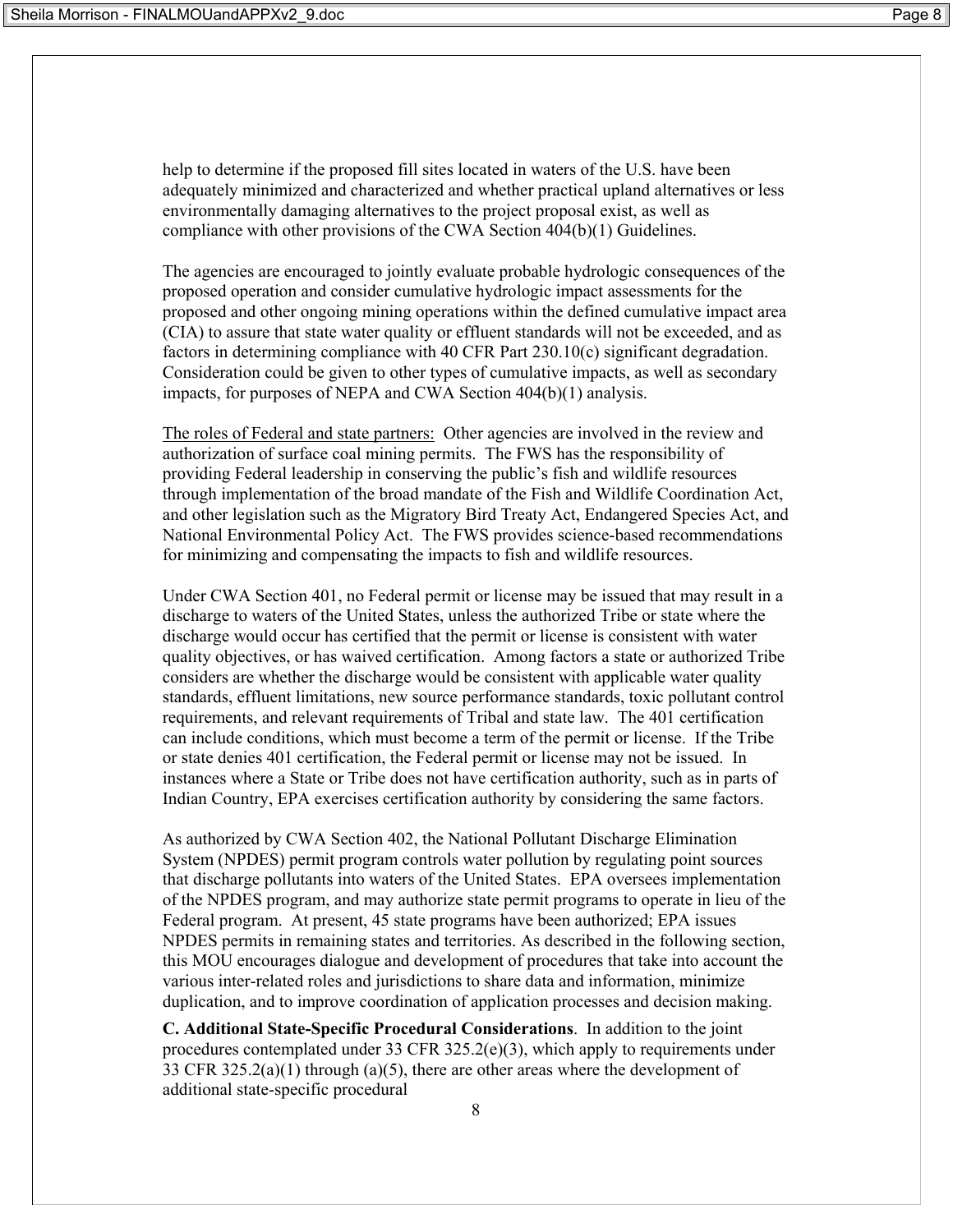considerations could facilitate a more efficient joint permit process and minimize duplication. Such procedural considerations could be developed in cooperation with all the signatory agencies and other appropriate regulatory and reviewing agencies, in addition to the joint procedures contemplated under 33 CFR 325.2(e)(3). Some examples of areas where additional state-specific procedural considerations may be appropriate are:

- o Stream Delineations**:** There are often different methods and approaches used by state and Federal agencies to determine whether a stream is ephemeral, intermittent, or perennial--terms common to both the CWA and SMCRA programs. "Waters of the State/U.S." are also often terms common to the state water quality and CWA programs. As part of the joint permit process, Corps District and the SMCRA regulatory authorities could attempt to reach a consensus or a common understanding related to the appropriate timing and type of approach used for data collection that informs the various jurisdictional determinations.
- **o** Background Hydrologic and Water Quality Data and Continued Monitoring**:**  CWA and SMCRA permitting activities both require data and analysis of the area's hydrologic resources, water quality and projected impacts. The signatory agencies encourage the development of a common, preferred approach as an example to provide to applicants to improve the efficiency of data collection.
- o Pre-Application Meetings and Timing**:** Many SMCRA regulatory agencies offer informal meetings with potential applicants to facilitate project development. Scheduling these events to encourage greater participation from respective agencies may help the quality of the applications.
- o Endangered Species Act (ESA): Both SMCRA and the CWA processes require compliance with the ESA. State and Federal SMCRA permits are covered by a 1996 FWS Biological Opinion that provides for incidental take and coordination with the FWS for the entire project area, including waters of the U.S. In establishing the coordinated permitting process, compliance in the SMCRA process may minimize the need for further ESA coordination on the COE jurisdictional area (e.g., waters of the U.S.). In limited circumstances, coordination with the Department of Commerce, NOAA Fisheries Service, may be appropriate.
- o National Historic Preservation Act: SMCRA and CWA require protective measures of historic properties. The agencies coordinate with the same State Historic Preservation Officer. The state permit includes a larger area than just the waters of the U.S. and cooperative efforts could assist both agencies in meeting responsibilities related to historic properties.
- $\overline{Q}$ o Mitigation: State water quality certification of CWA Section 404 projects, as governed by CWA Section 401, often reflects state laws requiring mitigation for unavoidable impacts to aquatic resources. The state mitigation requirements might overlap with some Corps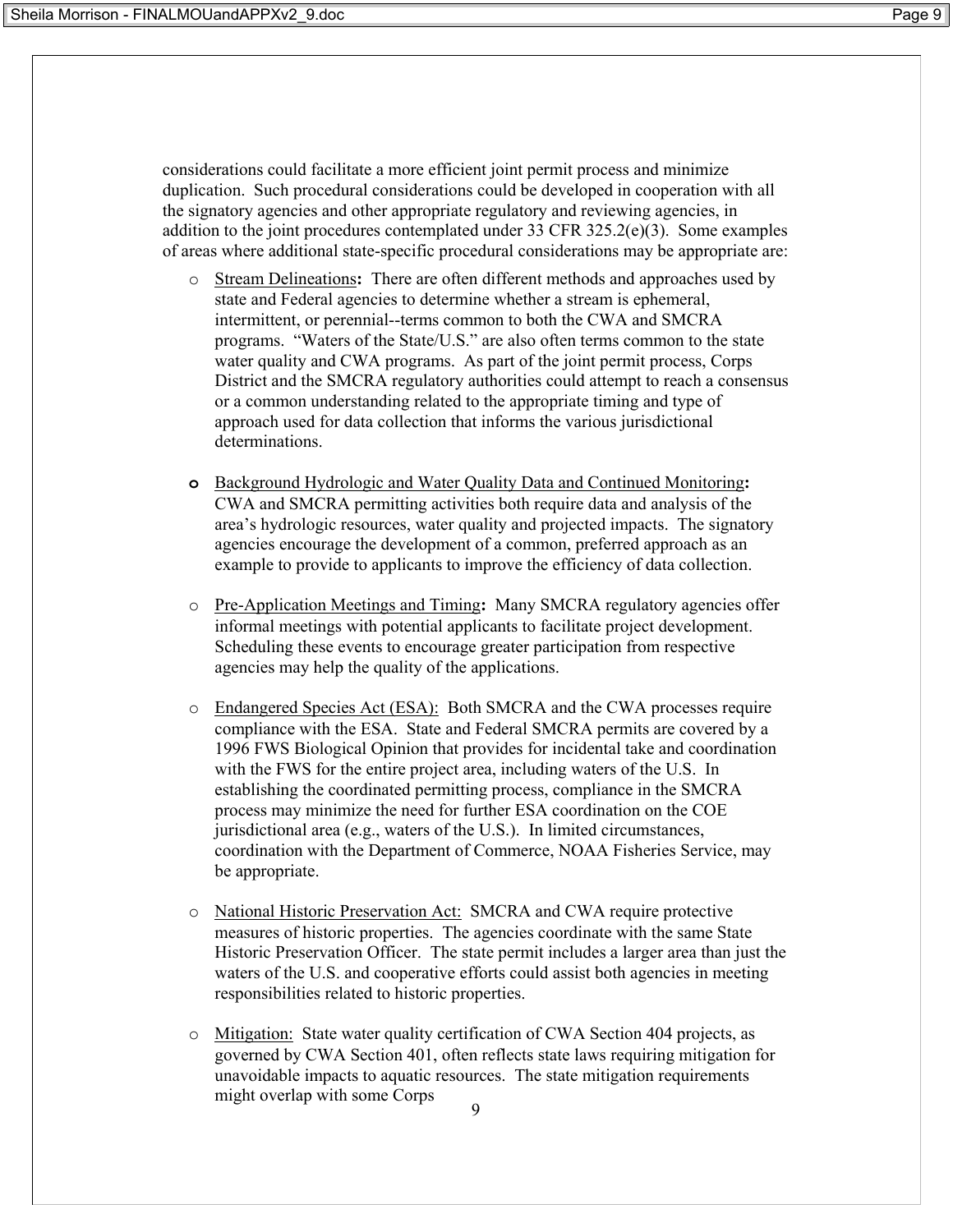CWA Section 404 mitigation provisions and may be another area for joint consideration. Similarly, CWA Section 402 requirements are often administered by the state SMCRA agency or through coordination with a sister state agency. Collaboration with the Corps and EPA in this area (e.g., in order to satisfy effluent guidelines, receiving stream standards, total maximum daily loads, and other holistic watershed considerations in the CWA Section 404 project determinations) may be relevant to development of joint procedures. The goal of such procedures would be to consider decisions regarding reclamation under SMCRA and mitigation under the CWA Section 404, pursuant to the Section 404(b)(1) Guidelines and other CWA program requirements.

## IV. INFORMATION SHARING

The interagency coordination process envisioned by this agreement is intended to facilitate permit decisions by both permitting authorities. The SMCRA permit application is an inclusive environmental document containing much, but not all, of the information necessary for the CWA Section 404 permit application. The similarities should be identified in joint procedures and utilized, to the maximum extent possible, to the benefit of the regulatory agencies, the regulated community, and public stakeholders.

For instance, inclusion of common data elements in a joint application form and the use of common approaches to data collection should lead to a more efficient way to solicit and collect information. The reviewing agencies can then provide more informed comments, and the regulatory agencies can make more informed decisions regarding permit issuance. Reliance on common data elements and analytical results provided by the applicant should facilitate agreements among agencies and provide a basis for the coordinating State and Federal agencies to be informed by each agencies' findings.

## V. GENERAL

1. Nothing in this MOU is intended to diminish, modify, or otherwise affect existing agreements between the Corps, OSM, or other State and Federal agencies related to the CWA Section 404 and/or SMCRA regulatory programs.

2. Nothing in this MOU is intended to diminish, modify, or otherwise affect the statutory or regulatory authorities or requirements of signatory agencies. All formal guidance interpreting and further implementing the goals of this MOU and background materials upon which this MOU is based will be issued jointly by the agencies.

3. The policy and procedures discussed in this MOU are intended solely as guidance and do not create any rights, substantive or procedural, enforceable by any party. This document does not, and is not intended to, impose any legally binding requirements on Federal agencies, Tribes, states, or the regulated public, and does not restrict the authority of the employees of the signatory agencies to exercise their discretion in each case to make regulatory decisions based on their judgment about the specific facts and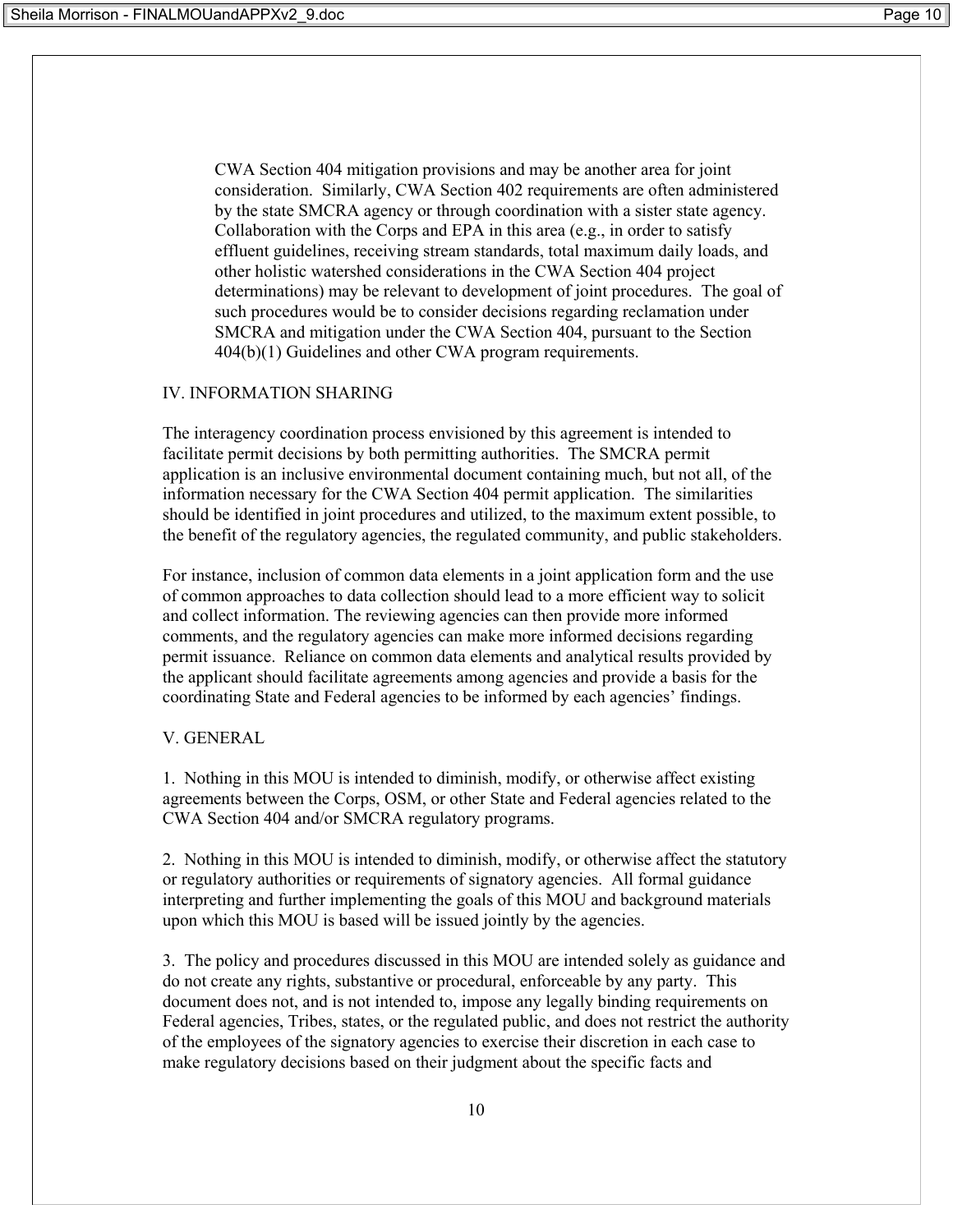application of relevant statues, regulations, and agency policy and procedures.

4. Nothing in this MOU will be construed as indicating a financial commitment by the signatory agencies or any state regulatory authority for the expenditure of funds, except as authorized by law.

5. This MOU will take effect on the date of the last signature below and will continue in effect until modified or revoked by agreement of all signatory agencies, or revoked by any of the signatory agencies alone upon 90 days written notice. Modifications to this MOU may be made by mutual agreement and Headquarters level approval by all of the signatory agencies. Such modifications will take effect upon signature of the modified document by all the signatory agencies.

 $\mathcal{L}_\text{max}$  and the contract of the contract of the contract of the contract of the contract of the contract of

## **SIGNATORS:**

John Paul Woodley, Jr. (Date) Jeffrey D. Jarrett (Date) Assistant Secretary for Civil Works Director, Office of Surface Mining U.S. Department of the Army U.S. Department of the Interior

 $\mathcal{L}_\text{max} = \mathcal{L}_\text{max} = \mathcal{L}_\text{max} = \mathcal{L}_\text{max} = \mathcal{L}_\text{max} = \mathcal{L}_\text{max} = \mathcal{L}_\text{max} = \mathcal{L}_\text{max} = \mathcal{L}_\text{max} = \mathcal{L}_\text{max} = \mathcal{L}_\text{max} = \mathcal{L}_\text{max} = \mathcal{L}_\text{max} = \mathcal{L}_\text{max} = \mathcal{L}_\text{max} = \mathcal{L}_\text{max} = \mathcal{L}_\text{max} = \mathcal{L}_\text{max} = \mathcal{$ 

Steven A. Williams (Date) Benjamin H. Grumbles (Date) Director, Fish and Wildlife Service Assistant Administrator U.S. Department of the Interior U.S. Environmental Protection Agency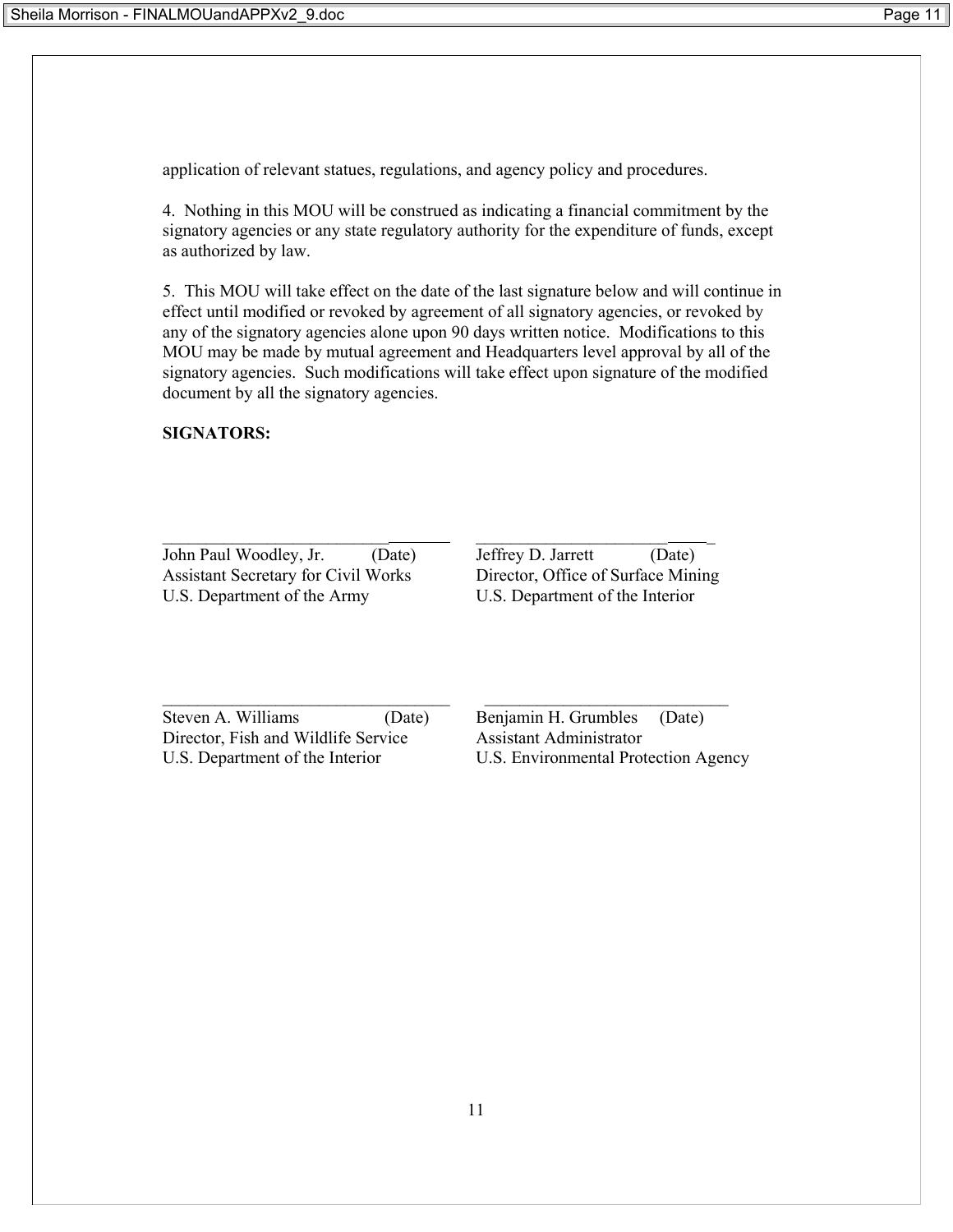#### **APPENDIX A to the** MEMORANDUM OF UNDERSTANDING AMONG THE U.S. ARMY CORPS OF ENGINEERS (Corps), THE U.S. OFFICE OF SURFACE MINING (OSM), U.S. ENVIRONMENTAL PROTECTION AGENCY (EPA), AND THE U.S. FISH AND WILDLIFE SERVICE (FWS) FOR THE PURPOSE OF PROVIDING CONCURRENT AND COORDINATED REVIEW AND PROCESSING OF SURFACE COAL MINING APPLICATIONS PROPOSING PLACEMENT OF DREDGED AND/OR FILL MATERIALS IN WATERS OF THE UNITED STATES

#### **Corresponding Permitting Provisions of Regulations Adopted to Implement the Clean Water Act Requirements (33 CFR) and the Surface Mining Control and Reclamation Act (30 CFR)**

As discussed in the accompanying Memorandum of Understanding, 33 CFR 325.2(e)(3) authorizes and encourages Division and District Engineers to develop joint procedures with states and other Federal agencies with ongoing programs for activities also regulated by the Department of the Army. The regulation provides for the use of alternative procedures to those specified in 33 CFR  $325.2(a)(1)$  through  $325.2(a)(5)$ , to expedite the decision-making process. The following table is a comparison of the provisions of 33 CFR 325, including other provisions referenced in those sections, with the corresponding provisions from the permitting requirements of 30 CFR Part 773.6 and other referenced provisions applicable to surface mine permitting.

12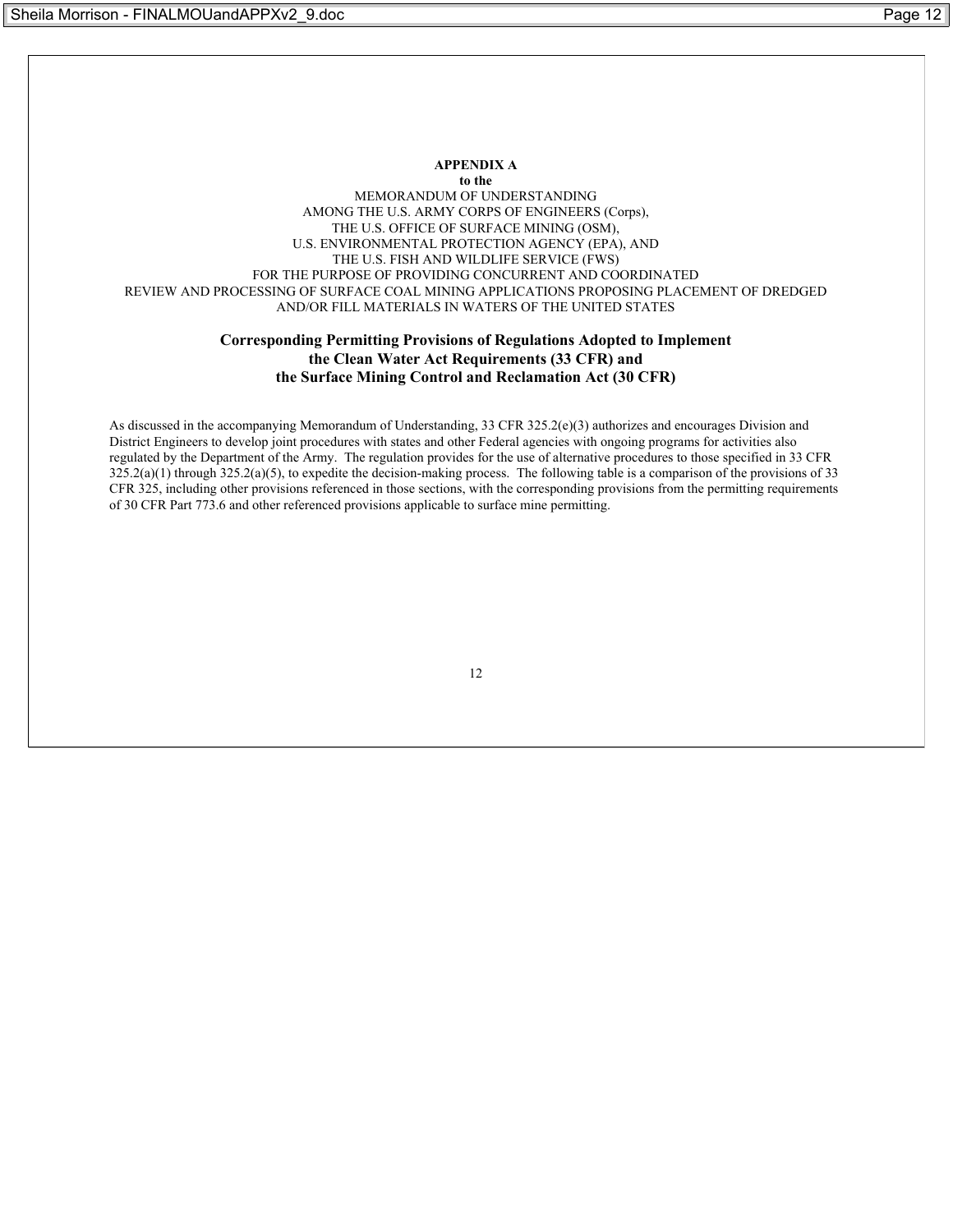| <b>ACTION</b>                                                                  | 33 CFR 325                                                   | $\bf CWA$                                                     | <b>30 CFR 773</b>                               | <b>SMCRA</b>                                                                                                  |
|--------------------------------------------------------------------------------|--------------------------------------------------------------|---------------------------------------------------------------|-------------------------------------------------|---------------------------------------------------------------------------------------------------------------|
|                                                                                | (or referenced<br>provisions)                                | <b>TIMEFRAME</b>                                              | (or referenced<br>provisions)                   | <b>TIMEFRAME</b>                                                                                              |
|                                                                                |                                                              |                                                               |                                                 |                                                                                                               |
| 1. assign number                                                               | 325.2(a)(1)                                                  | immediately                                                   | 773.6(a)(3)                                     | not specifically required<br>but must be included in<br>notification to local, state,<br>and Federal agencies |
| determine completeness<br>2.                                                   | $325.2(a)(1)$ and $(2)$<br>[refers to $325.1(d)(9)$ ]        | 15 days                                                       | 773.6(a)(1)                                     | timeframe not specified                                                                                       |
| 4. public notice content                                                       | 325.2(a)(2)<br>[refers to $325.3(a)$ &(b)]                   | N/A                                                           | $773.6(a)(1)$ and $(a)(2)$                      | N/A                                                                                                           |
| 5. public comment period                                                       | 325.2(a)(2)<br>[refers to $325.2(d)(2)$ ]                    | $15 - 30$ days                                                | 773.6(b)(2)                                     | 30 days after last<br>advertisement by<br>applicant                                                           |
| acknowledge comments<br>6.                                                     | 325.(a)(3)                                                   | not specified                                                 | not required                                    | N/A                                                                                                           |
| furnish public comments<br>to applicant                                        | 325.2(a)(3)                                                  | earliest practicable time                                     | 773.6(b)(3)(i)                                  | upon receipt                                                                                                  |
| applicant contacts<br>commenters                                               | 325.2(a)(3)                                                  | optional                                                      | not specified                                   | N/A                                                                                                           |
| 9. NEPA                                                                        | 325.2(a)(4)                                                  | Unless categorically                                          | $740.4(c)(7)$ ,                                 | Unless categorically                                                                                          |
| (Note: 40 CFR 1500.3 mandates all<br>Federal agencies must comply with<br>NEPA | [refers to Appendix B of 33<br>CFR Part 230]                 | excluded, NEPA must be<br>completed before permit<br>decision | $740.13(b)(3)(iii)$ and<br>746.13(b)            | excluded, NEPA must be<br>completed before permit<br>decision                                                 |
| 10. public hearing                                                             | 325.2(a)(5)<br>COE determines need<br>[refers to 33 CFR 327] | determined by COE                                             | 773.6(c)<br>informal conference upon<br>request | reasonable time after<br>request                                                                              |

13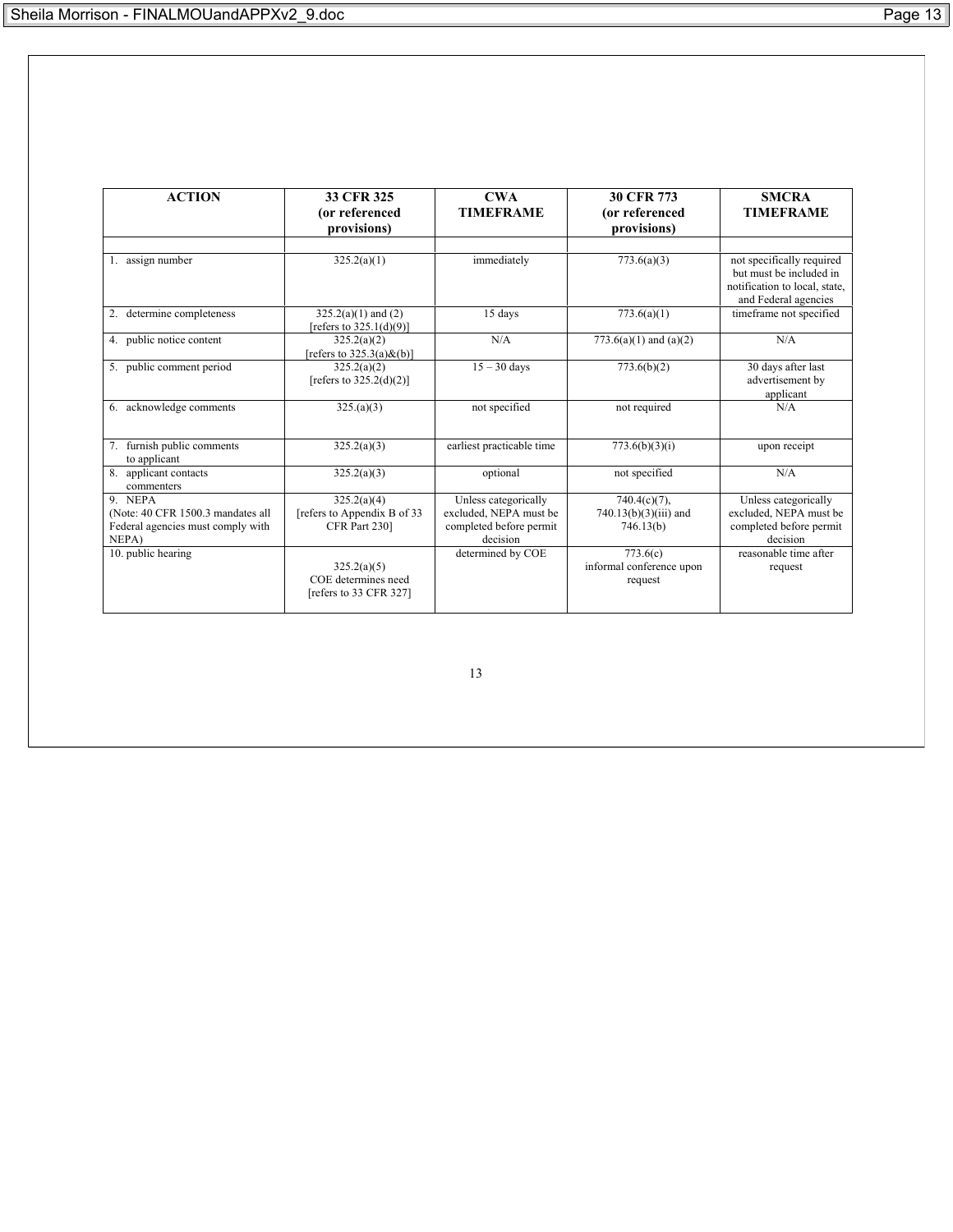## **APPENDIX B**

**to the:**

MEMORANDUM OF UNDERSTANDING AMONG THE U.S. ARMY CORPS OF ENGINEERS (Corps), THE U.S. OFFICE OF SURFACE MINING (OSM), U.S. ENVIRONMENTAL PROTECTION AGENCY (EPA), AND THE U.S. FISH AND WILDLIFE SERVICE (FWS) FOR THE PURPOSE OF PROVIDING CONCURRENT AND COORDINATED REVIEW AND PROCESSING OF SURFACE COAL MINING APPLICATIONS PROPOSING PLACEMENT OF DREDGED AND/OR FILL MATERIALS IN WATERS OF THE UNITED STATES

# **GUIDANCE FOR IMPLEMENTING JOINT SMCRA AND CWA 404 PROCEDURES**

#### **INTRODUCTION**

In addition to the Surface Mining Control and Reclamation Act (SMCRA) requirement to obtain a permit for a proposed surface coal mining operations, mining activities that place dredged and/or fill material within waters of the U.S. also require a Clean Water Act (CWA) Section 404 permit from the Corps. To issue a CWA Section 404 permit, the Corps must conclude that the project is consistent with the Section  $404(b)(1)$  Guidelines (Guidelines) and that the project is not contrary to the public interest. The CWA Section 404(b)(1) Guidelines are the substantive environmental standards against which discharges of dredged or fill material are evaluated. Evaluation of potential impacts on the physical, chemical and biological characteristics of the aquatic ecosystem is a key consideration in determining compliance with the Guidelines. Specifically, Part 230.10(a) of the Guidelines states, "no discharge of dredged or fill material shall be permitted if there is a practicable alternative to the proposed discharge which would have less adverse impact on the aquatic ecosystem." Part 230.10(b) prohibits discharges that violate certain other environmental standards, i.e., state water quality standards, toxic effluent standards, Endangered Species Act, and Marine Protection, Research and Sanctuaries Act. In addition, 230.10(c) prohibits discharges "which will cause or contribute to significant degradation of the waters of the United States." Furthermore, 230.10(d) states, "no discharge of dredged or fill material shall be permitted unless appropriate and practicable steps have been taken which will minimize potential adverse impacts of the discharge on the aquatic ecosystem."

If an Individual Permit (IP) is required in order to comply with Section 404, an analysis of environmental impacts must occur in accordance with the National Environmental Policy Act (NEPA). This analysis occurs in a NEPA document as either an environmental assessment (EA) or an environmental impact statement (EIS). The environmental analysis in the 404(b)(1) review and NEPA document provide the factual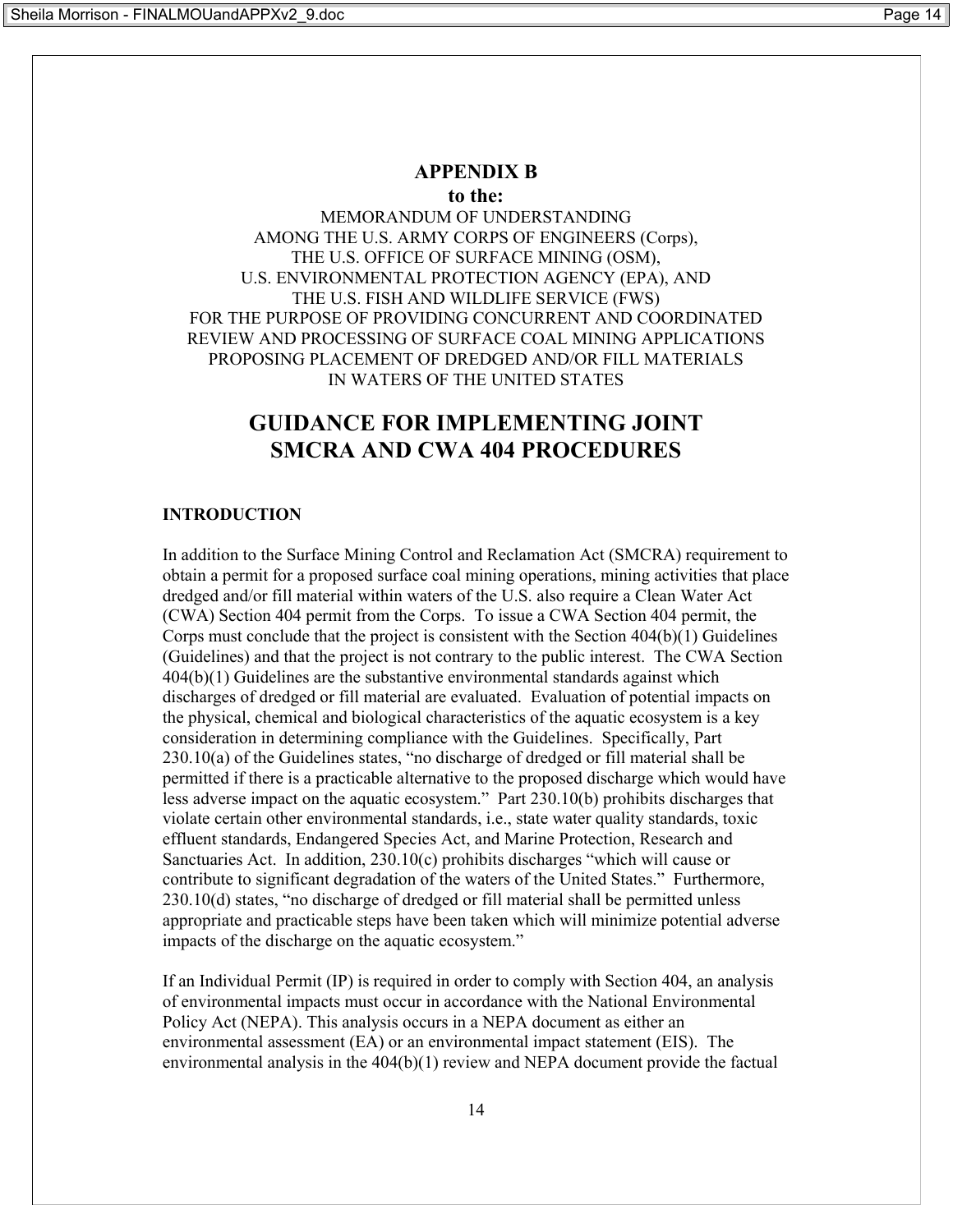basis for the Corps to make the aforementioned conclusions to facilitate permit decisions, which are summarized in an Environmental Assessment and/or Statement of Findings (EA/SOF) or a Record of Decision (ROD).

Should a proposed mining activity require authorization under an IP, the topics covered in the SMCRA permit contain much, but not all, of the information necessary to facilitate the Corps 404(b)(1) review and preparation of the required NEPA document. For example, in conducting the 404(b)(1) review, the Corps must determine: (1) whether the proposed project represents the least environmentally damaging, practicable alternative of impacts to the aquatic ecosystem, so long as the alternative does not have other significant environmental consequences; (2) whether all state and/or federal environmental criteria will be met; (3) whether the project will result or contribute to significant degradation of the aquatic environment; and, (4) whether all appropriate and practicable steps have been taken to minimize the potential adverse impacts of the discharge on the aquatic ecosystem.

Although SMCRA does not require that practicable alternatives to the proposed mining be identified and analyzed in a permit application, in order to recover the greatest amount of coal resource with the least amount of associated disturbance/cost and minimize the potential for future disturbance, extensive mine planning and analysis is performed by the applicant to propose a viable SMCRA surface coal mining application. Much of the information and analysis required in a SMCRA permit application is directed toward minimizing potential adverse impacts to the environment, including the aquatic ecosystems. If the applicant provided relevant alternative mining scenarios developed during preparation of the SMCRA permit application, this type of information could be of benefit to the Corps in conducting the 404(b)(1) Guidelines, NEPA, and public interest reviews.

This document is intended to assist in determining what information, beyond that already required in SMCRA, may be necessary for the Corps to determine aspects of its public interest factors and Section 404(b)(1) Guidelines compliance decisions and to facilitate compliance with NEPA. The information necessary for the Corps to conduct its review will vary on a case-by-case basis and may be more or less than this document describes. The information required by SMCRA may be sufficient to address NEPA for certain public interest factors, but does not address the assessment of cumulative impacts, with the exception of hydrology. The public interest factors that must be addressed to meet the Corps requirements and the information found in SMCRA permits are compared in Table 1.

In most cases the Corps will be the only Federal agency involved in permitting a proposed mining-related activity and as such, will be responsible for compliance with NEPA. The requirement for providing the Corps with basic information about a project and its environmental effects falls on the permit applicant. The Corps begins the environmental review process by obtaining a document, prepared by the applicant, containing necessary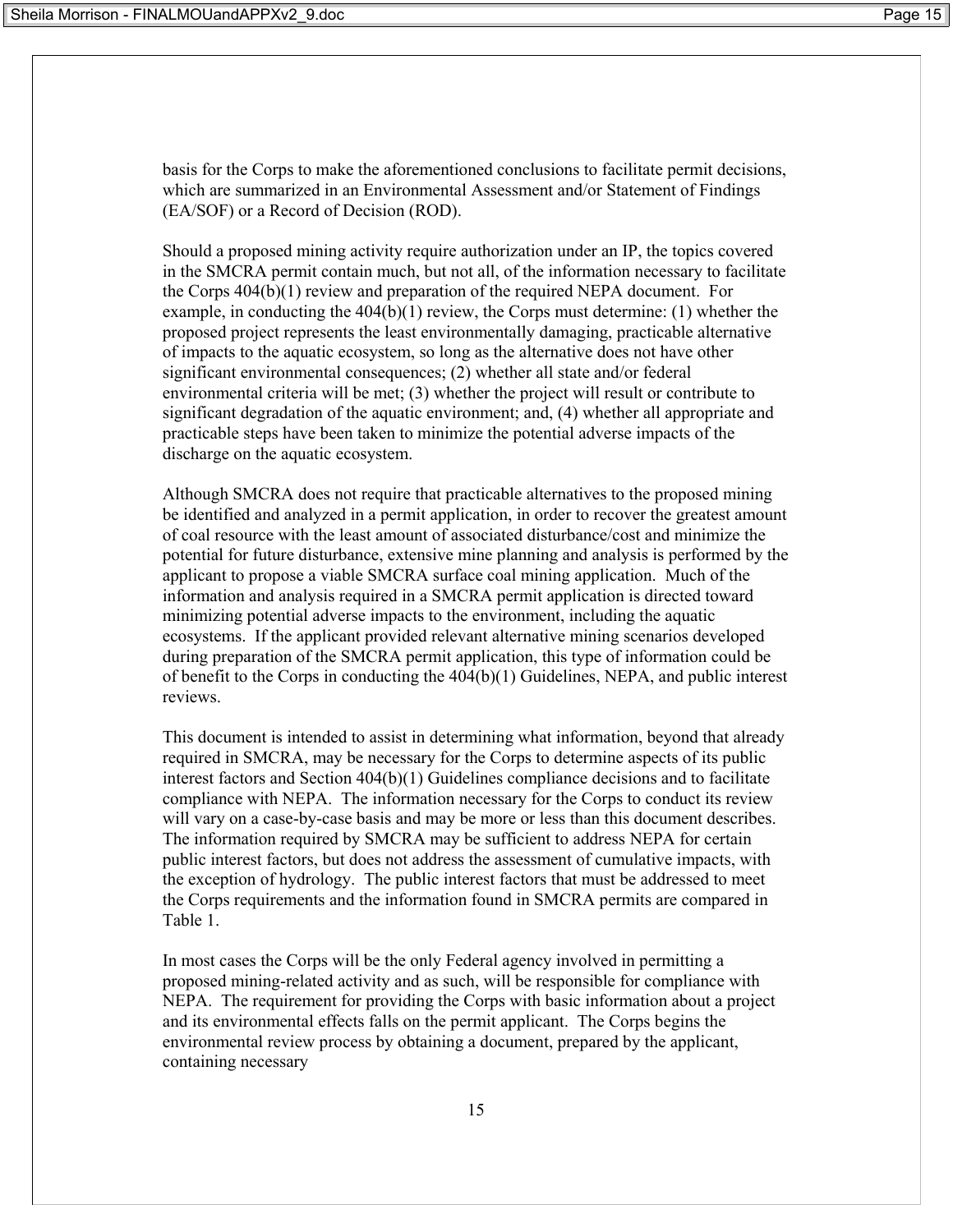information for the NEPA analysis that may not otherwise be reflected in the SMCRA permit application.

## **PUBLIC INTEREST FACTORS**

In addition to determining if the proposed project complies with the Section 404(b)(1) Guidelines, the Corps must also ensure that the project is not contrary to the public interest, in order to render its decision regarding placement of dredged or fill material in waters of the U.S. Since the list of public interest factors represents much of the information required by the Corps to aid in the decisions regarding public interest review and CWA Section 404(b)(1) Guidelines, that list is repeated below with brief discussion as to related SMCRA and CWA information requirements. For some of the factors identified, a general statement, rather than project-specific analysis, may meet the information requirements. Each of the public interest factors listed below is discussed in the following format:

Information Available in SMCRA Permit – A description of the information generally found in the SMCRA permit application.

Additional Information Needed for Corps Review - A description and degree of detail of the information required for 404(b)(1) compliance and public interest review not otherwise captured in the SMCRA permit application.

## **Table 1**

| <b>Corps Public Interest Factor*</b> | <b>SMCRA Requirement**</b>                                                                                                         |  |
|--------------------------------------|------------------------------------------------------------------------------------------------------------------------------------|--|
|                                      | Reclamation plan §780.18/784.13                                                                                                    |  |
|                                      | Generally not covered. See discussion of this factor<br>below                                                                      |  |
|                                      | Generally not covered. See discussion of this factor<br>below                                                                      |  |
|                                      | Fish and Wildlife Information §780.16/784.21                                                                                       |  |
|                                      | Cultural Resources §783.12                                                                                                         |  |
|                                      | Hydrologic Information §780.21/784.14; Diversions<br>$\S816/817.43(a)(2) & (b)(3)$                                                 |  |
|                                      | Generally not covered. See discussion of this factor<br>below                                                                      |  |
|                                      | Reclamation Plan: Land Use Information; Postmining<br>Land Use §780.23/784.15; §816/817.133                                        |  |
|                                      | Not covered and generally not applicable to mining                                                                                 |  |
|                                      | Reclamation Plan: Land Use Information; Protection of<br>publicly owned parks and historic places<br>§780.23/784.15; 780.31/784.17 |  |
| K. & L. Energy and Mineral Needs     | Generally not covered. See discussion of this factor                                                                               |  |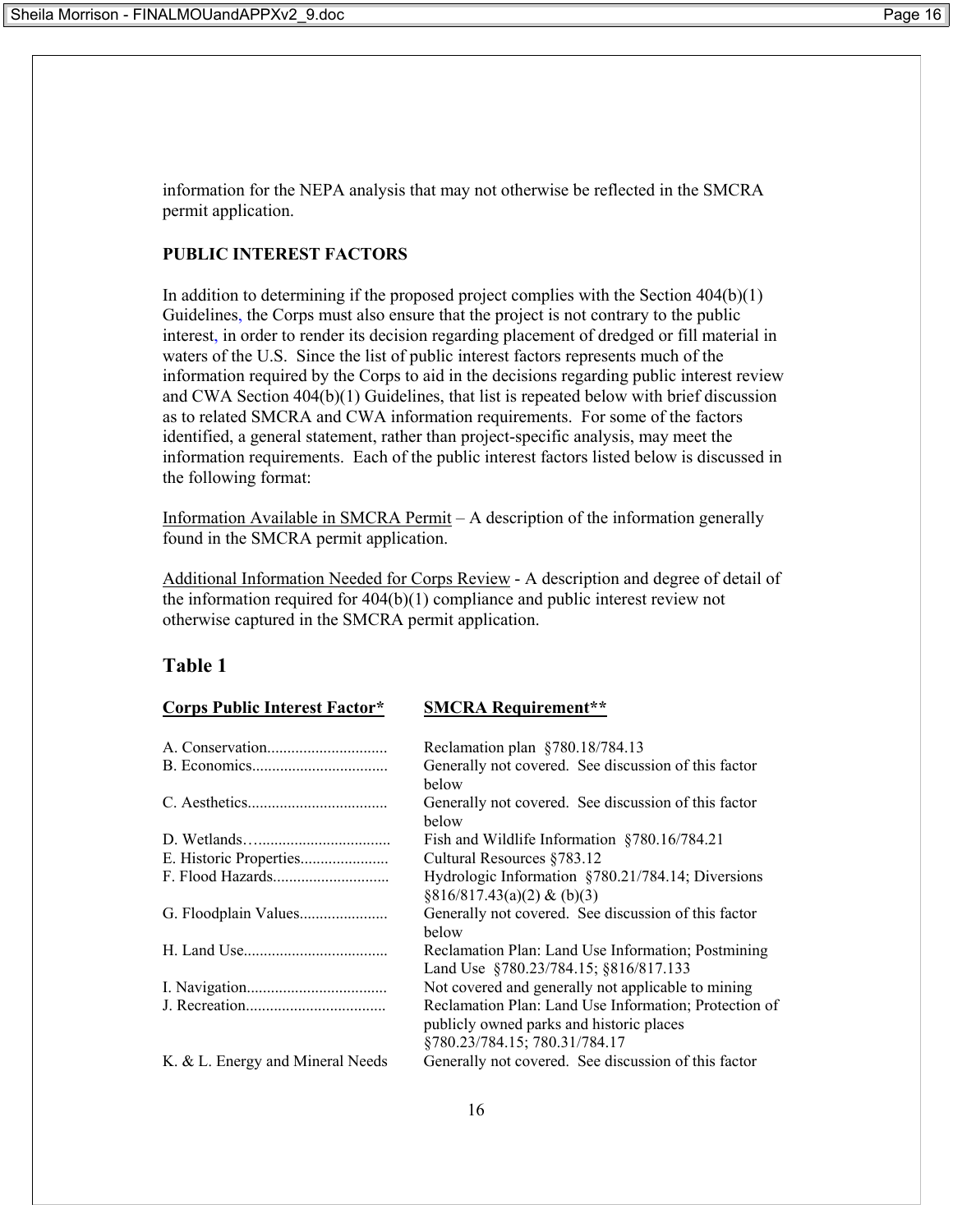|                                    | below<br>Reclamation plan: Siltation structures, impoundments,<br>banks, dams, and embankments $$780.25/784.16$ ;<br>Disposal of excess spoil §780.35/784.19 & 816/817.71;<br>Subsidence control plan §784.20; Operation plan:<br>Blasting §780.13 & 816/817.61-.68 |
|------------------------------------|---------------------------------------------------------------------------------------------------------------------------------------------------------------------------------------------------------------------------------------------------------------------|
|                                    | Hydrologic Information §780.21/784.14                                                                                                                                                                                                                               |
| O. Fish and Wildlife Values        | Fish and Wildlife Information. §780.16/784.21                                                                                                                                                                                                                       |
| P. Shore Erosion and Accretion     | Not covered and generally not applicable to mining                                                                                                                                                                                                                  |
| Q. Water Supply and Conservation   | Hydrologic Information §780.21/784.14                                                                                                                                                                                                                               |
| R. Food and Fiber Production       | Reclamation Plan: Land Use Information                                                                                                                                                                                                                              |
|                                    | §780.23/784.15                                                                                                                                                                                                                                                      |
|                                    | Property Interest Information §778.13                                                                                                                                                                                                                               |
| T. General Environmental Concerns  | Various sections of SMCRA                                                                                                                                                                                                                                           |
| U. Needs and Welfare of the People | Generally not covered. See discussion of this factor                                                                                                                                                                                                                |
|                                    | below                                                                                                                                                                                                                                                               |

\* The left column contains a list of topics that the Corps requires the applicant to provide environmental information on when applying for a CWA Section 404 Individual Permit. \*\* The column on the right identifies the corresponding SMCRA requirement.

#### **A. CONSERVATION**

#### Information Available in SMCRA Permit

Information on prevention or minimization of impacts to the various natural resources is found throughout the SMCRA permit. Measures incorporated within the SMCRA permit application which are intended to conserve/protect the natural resources in the area of the proposed action include the approximate original contour requirement, restoration of land use, plans for both minimizing impacts to fish and wildlife and related environmental values and enhancing these values during reclamation, protections for parks and historic lands, surface and ground-water quality protections, maximizing the utilization and conservation of the solid fuel resource being recovered so that the likelihood of reaffecting the land in the future will be minimized, etc.

#### Additional Information Needed for Corps Review

Information on extent of resources (e.g. miles of stream, acres of land, etc.) conserved (compared to original project footprint) as a result of application of the Corps required alternatives analysis and other environmental concerns. Information on aquatic resource impacts such as stream miles or acres of wetlands to be impacted, as well as onsite and offsite mitigation requirements and aquatic resource functions that will (or will not) be replaced.

#### **B. ECONOMICS**

#### Information Available in SMCRA Permit

The SMCRA requirements contain very little information that would support an evaluation of economic impact. The only information available in the permit application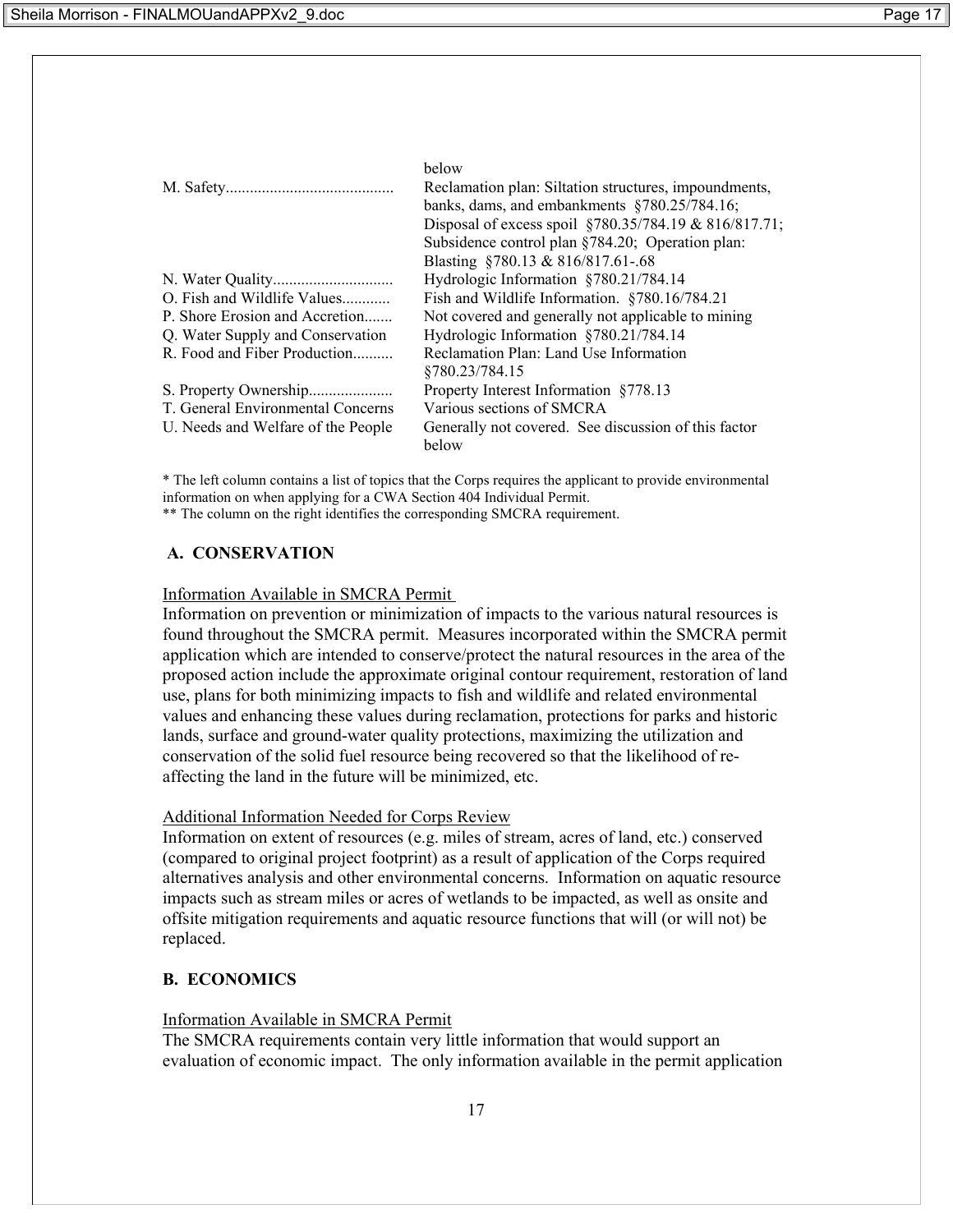that would help in evaluating this issue is coal production (annually and permit life).

## Additional Information Needed for Corps Review

An analysis of any anticipated impacts of the proposed mine on the local communities infrastructure including public roads, housing, educational system, utilities, recreational resources, medical and public safety services, etc. must be provided. Information must be provided indicating whether, and to what extent the mined properties, reclaimed in accordance with approved plans, including any AOC variance, will have any long-term impacts on the economy of the impact area.

# **C. AESTHETICS**

## Information Available in SMCRA Permit

The SMCRA requirements do not specifically address aesthetics, however the reclamation plan contains information regarding the post-mining land configuration and revegetation of disturbed areas that indirectly relate to aesthetics of the post-mining environment.

## Additional Information Needed for Corps Review

Include a general description of the proposed project which includes information on visibility of the proposed site from residences, public roads, and public use areas; whether the disturbance will be seasonal or year-round; duration of project; and a description of the appearance of the site currently, during mining, and after reclamation is completed. This section should also state if there are other mining projects in the vicinity.

# **D. WETLANDS and OTHER HIGH VALUE AQUATIC SITES**

## Information Available in SMCRA Permit

The *Resource Information* requirement in SMCRA provides easily accessed information that should identify any wetlands, streams or other high value habitats which may be impacted by the proposed permit. These wetlands and any other high value aquatic habitat resources should be identified during preparation of the permit application as a result of the applicant conducting an on-site review of the proposed permit area.

## Additional Information Needed for Corps Review

The Corps must have adequate information to make a public interest review and compliance with the CWA Section 404(b)(1) guidelines analysis, including a demonstration the applicant has avoided and minimized impacts to waters of the U.S. to the maximum extent practicable. A summary discussion of the ecological functions and values provided by the identified wetlands, delineated using the 1987 Corps of Engineers Wetland Delineation Manual, other special aquatic sites (note: special aquatic sites are identified in 40 CFR Part 230, Subpart E) and other high value aquatic sites which may be impacted (i.e., direct, indirect, secondary, and cumulative impacts) by the proposed permit. Remaining unavoidable impacts will then be mitigated to the extent appropriate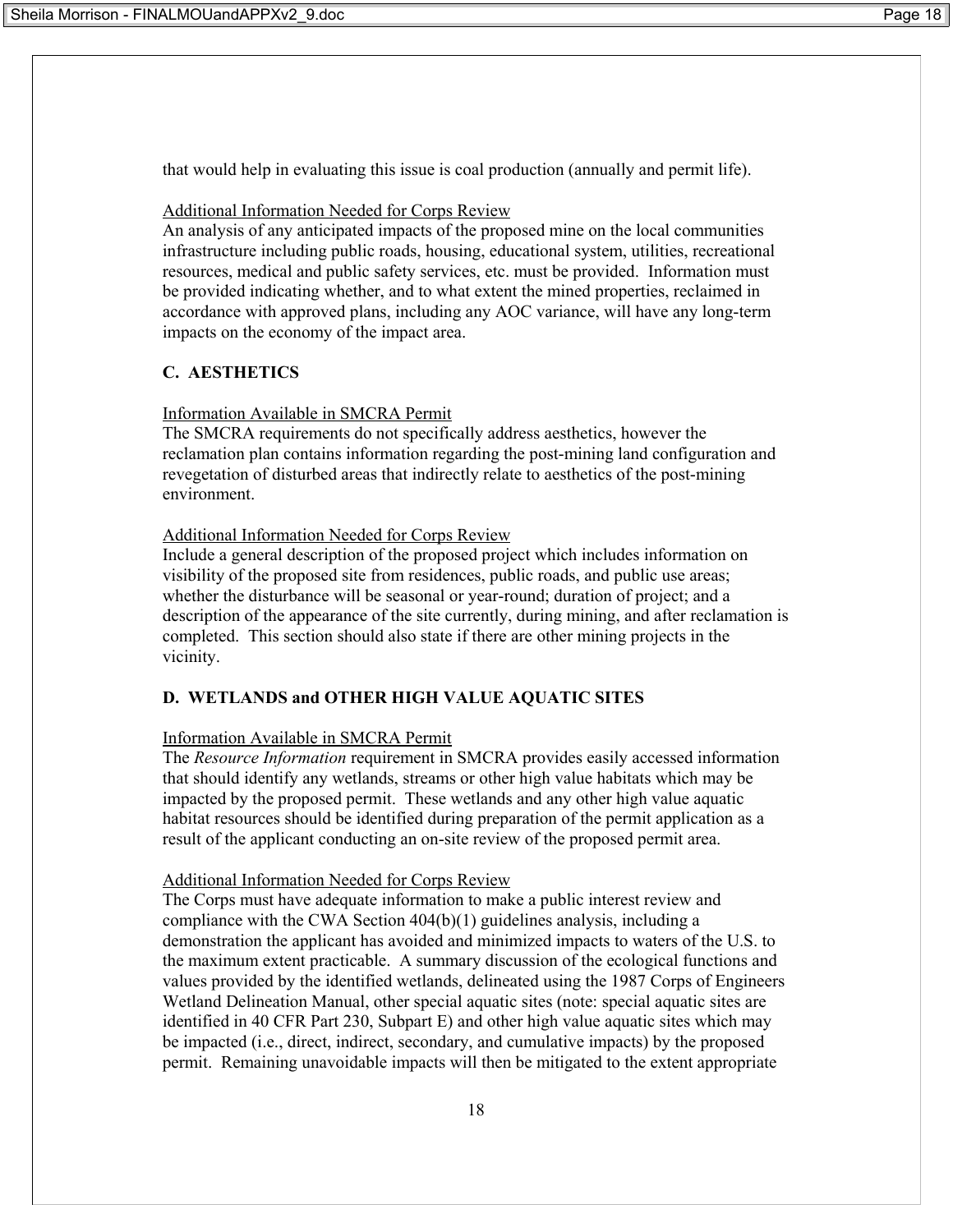and practicable by requiring steps to minimize impacts and, finally, compensate for aquatic resource values.

# **E. HISTORIC PROPERTIES**

## Information Available in SMCRA Permit

The SMCRA permit application identifies cultural and historic resources. The SMCRA regulatory program also requires consultation with the State Historic Preservation **Officer** 

## Additional Information Needed for Corps Review

Unless mitigation requirements included in the disturbances affecting areas beyond the identified SMCRA permit limits, no additional information would likely be needed. State permitting decisions are not subject to Section 106 of the Historic Preservation Act and the Corps may have additional federal duties in certain situations.

# **F. FLOOD HAZARDS**

## Information Available in SMCRA Permit

An analysis of the potential for an increase in flooding as a result of the proposed operation is required in the probable hydrologic consequences determination. This information would be in the form of hydrologic studies or engineering computations that predict either an increase or decrease in the flooding potential as a result of the proposed operation. Additional site-specific information is available as part of the hydrologic reclamation plan. Specific consideration is given to the importance of change in land use and resulting change in runoff potential for affected areas. Any proposed diversion of intermittent or perennial streams must be designed so as to protect against flooding and resultant damage to life and property.

## Additional Information Needed for Corps Review

No additional information is likely to be needed beyond that required under SMCRA.

# **G. FLOODPLAIN VALUES**

## Information Available in SMCRA Permit

Under state SMCRA regulatory programs, the permit application contains little or no information that would support an evaluation of floodplain values. Under a Federal SMCRA regulatory program, OSM must comply with Executive Order 11988 as described below.

## Additional Information Needed for Corps Review

Presidential Executive Order, E.O. 11988, Sec. 2(a)(4) requires that floodplains that will be impacted by the proposed project be identified in NEPA documentation. Information as to whether the proposed operation will lie within a floodplain must be provided. If the permit area is not located in a defined floodplain, floodplain values will not be affected.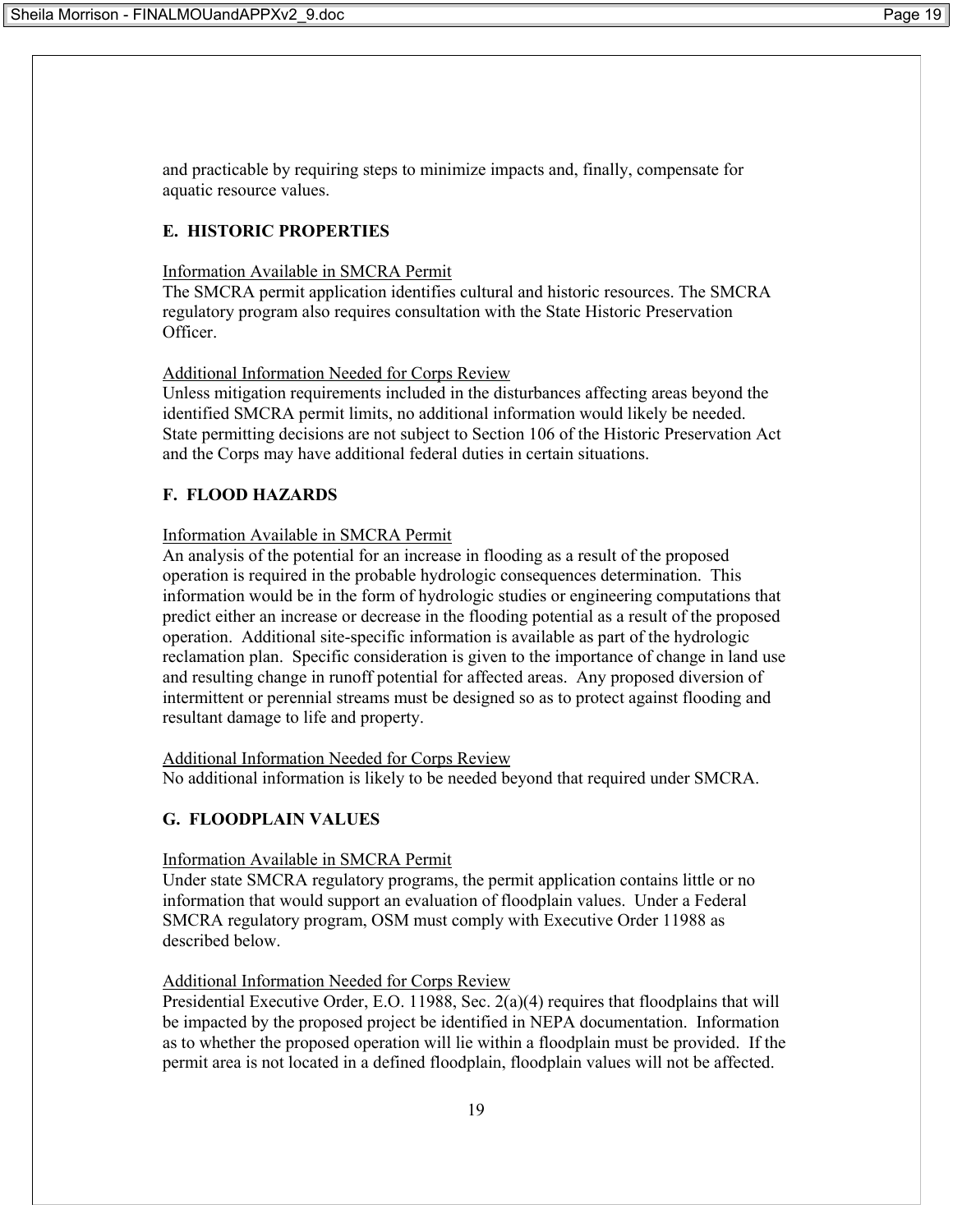If the operation is located within a floodplain, the dredge and/or fill area may affect floodplain values by decreasing the available flood storage area and increasing the peak

flood event. Information needed for 404(b)(1) would include a discussion and supporting studies including calculations of how the proposed operation will impact the floodplain.

#### **H. LAND USE**

#### Information Available in SMCRA Permit

Land use information is found in the reclamation plan and consists of general descriptions of the condition, capability, and productivity of the land to be mined; of the uses of the land existing at the time the application is filed; and of the proposed postmining land use(s).

Additional Information Needed for Corps Review No additional information is likely to be needed beyond that required under SMCRA.

#### **I. NAVIGATION**

This issue would typically not be applicable to a proposed mining operation. Should the Corps determine on a project-specific basis that evaluation of this issue is necessary, the applicant would be notified.

#### **J. RECREATION**

#### Information Available in SMCRA Permit

The SMCRA permit application specifically requires identification of public parks, important streams, or other habitats of unusually high value for fish and wildlife which exist in proximity of a proposed mine, and if those recreational resources will be affected or impacted by the proposed mine. Pre-mining land use descriptions in the "Land Use" public interest factor would address other recreational land uses that might occur within the proposed permit area.

#### Additional Information Needed for Corps Review

Determine if and how each recreational resource might be impacted by mining related activities (blasting, transportation of coal, discharges, etc) in the aquatic portions of the site. The rationale for concluding whether recreational resources will be affected must be clearly and logically presented. Impacts to the occasional recreational user of the proposed mine site should be acknowledged and briefly discussed.

#### **K. & L. ENERGY AND MINERAL NEEDS**

#### Information Available in SMCRA Permit

The SMCRA permit contains information about the anticipated quantity of coal to be produced by the operation, and a discussion and accompanying drawings and cross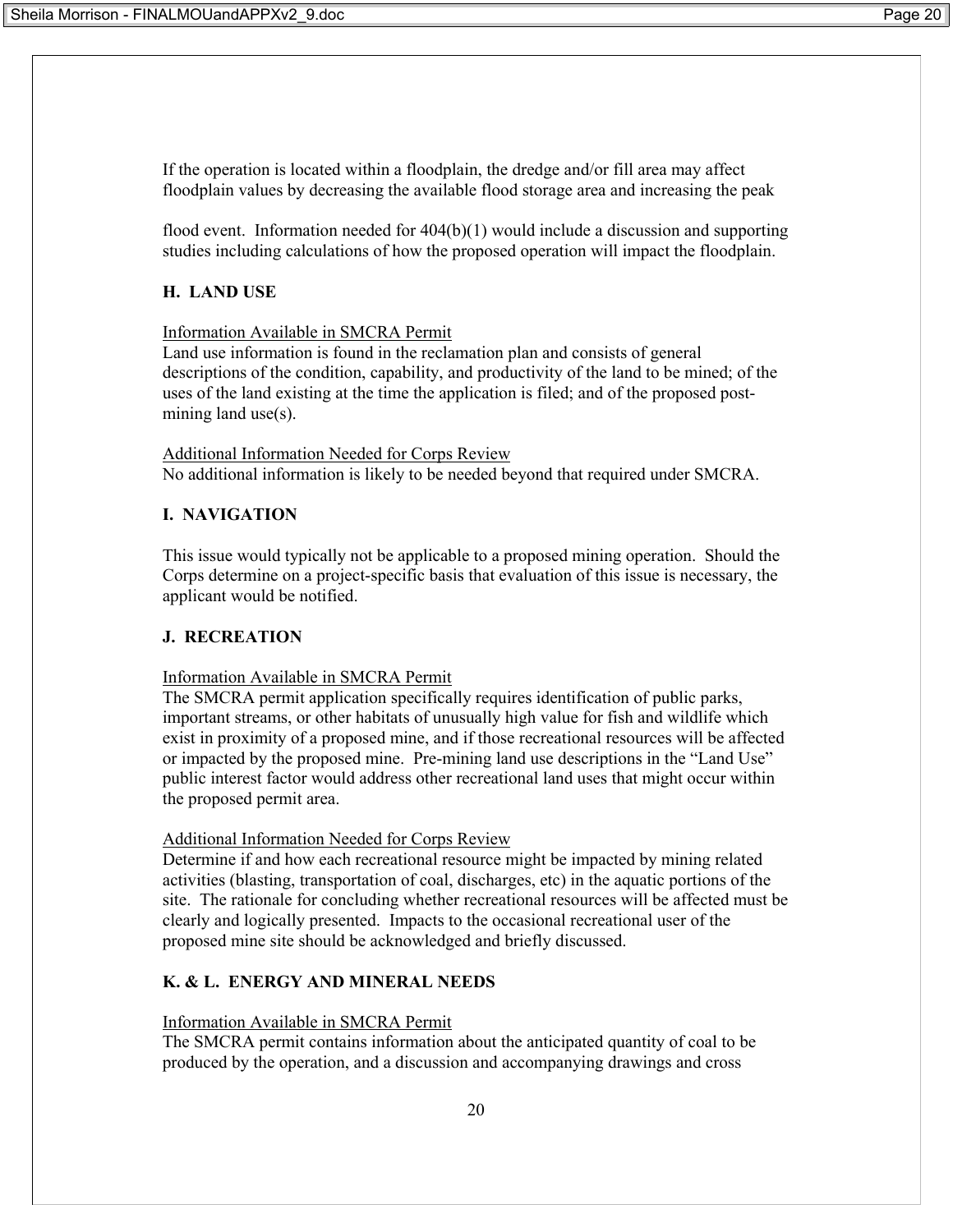sections that indicate the location and prevalence of the coal seam(s) as a mineral.

Additional Information Needed for Corps Review No additional information is likely to be needed beyond that required by SMCRA.

## **M. SAFETY**

Information Available in SMCRA Permit

The SMCRA application identifies provisions to assure the safety of the public. Some of these include identification of nearby underground mining, static safety factors for fills/backfill, inspection and certification of fills during and after construction, inspection and certification of basins upon completion of construction and annually thereafter, numerous blasting controls, etc.

Additional Information Needed for Corps Review No additional information is likely to be needed beyond that required by SMCRA.

# **N. WATER QUALITY**

## Information Available in SMCRA Permit

SMCRA permits contain a prediction of probable hydrologic consequences (PHC) and a hydrologic reclamation plan (HRP), both of which are specific to the permit and adjacent area. SMCRA permits contain baseline data for surface and groundwater quality and quantity. The data are generally limited to the permit and adjacent area. Additional permits in the area could provide an additional source of baseline information. SMCRA permits contain a cumulative hydrologic impact assessment (CHIA) prepared by the SMCRA authority or applicant. The CHIA is an assessment of the proposed and existing mine operations in the cumulative impact area (CIA). A properly delineated CIA would consider the current land use within the watershed of the area proposed for mining to evaluate surface and groundwater quality.

## Additional Information Needed for Corps Review

Permit applications are evaluated for compliance with applicable effluent limitations and water quality standards, during the construction and subsequent operation of the proposed activity. The evaluation includes consideration of both point and non-point sources of pollution. State, interstate agency or EPA certification of compliance with applicable effluent limitations and water quality standards pursuant to requirements under CWA Section 401 is generally considered conclusive with respect to water quality considerations unless otherwise advised by EPA.

# **O. FISH AND WILDLIFE VALUES**

## Information Available in SMCRA Permit

The SMCRA permit contains a determination, documented by the FWS, of whether there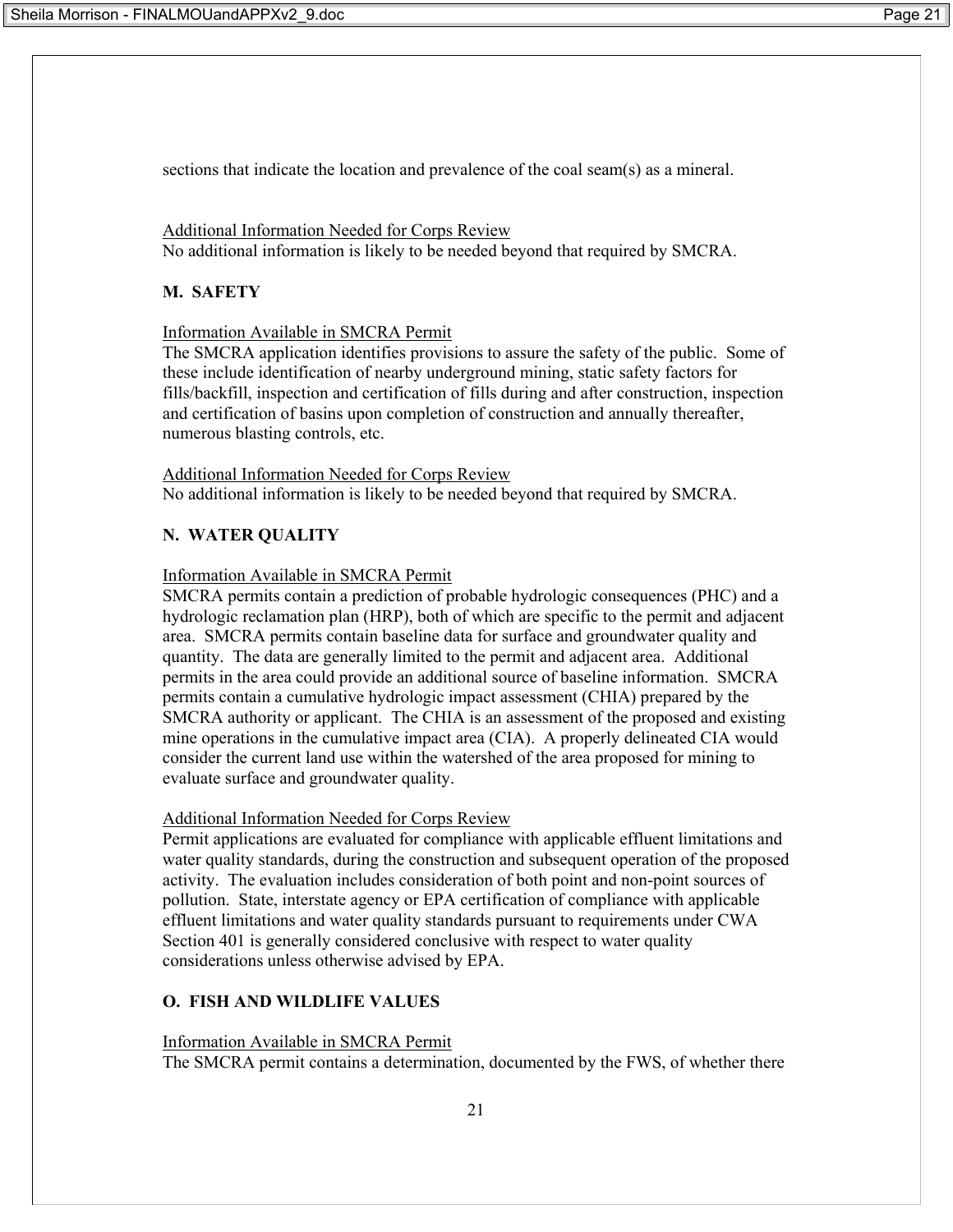are any listed or proposed endangered or threatened species of plants or animals or their critical habitats likely to be present within the proposed permit and/or adjacent area. Regulations require permit applications to include a description of how the operator will comply with the Endangered Species Act (ESA). The permit application also includes fish and wildlife resources information such as a list of species expected to inhabit the proposed permit and adjacent area and a general description of the quality of the existing habitat.

## Additional Information Needed for Corps Review

Unless mitigation requirements included disturbances affecting areas beyond the identified SMCRA permit limits, no additional information would be needed for ESA compliance beyond that required under SMCRA. In addition to the SMCRA-required general description of fish and wildlife resources described above, a stream assessment protocol must be used to assess each of the streams within the proposed permit boundary in order to determine the ecological and functional value of the existing streams and identify those streams in which dredge or fill placement could occur with the least environmental impact, as well as the functions provided by the proposed onsite and/or offsite mitigation plan. The assessment needs to follow the CWA Section 404(b)(1) guidelines regarding aquatic ecosystem and organism determinations.

## **P. SHORE EROSION AND ACCRETION**

This issue would typically not be applicable to a proposed mining operation. Should the Corps determine on a project-specific basis that evaluation of this issue is necessary, the applicant will be notified.

# **Q. WATER SUPPLY AND CONSERVATION**

## Information Available in SMCRA Permit

SMCRA requires the applicant to submit information on surface and ground water systems present in the permit and adjacent areas. All wells, cisterns, and other water systems within one-half mile of the proposed operation must be inventoried. SMCRA further requires that the mining plan must minimize impacts to the hydrologic balance in the permit area, prevent material damage to the hydrologic balance outside the permit area, assure protection/replacement of water rights, and support the approved post-mining land use.

## Additional Information Needed for Corps Review

Provide the location of the nearest downstream public service district and an analysis of the potential for impacts.

# **R. FOOD AND FIBER PRODUCTION**

## Information Available in SMCRA Permit

The SMCRA permit application contains a limited amount of information about the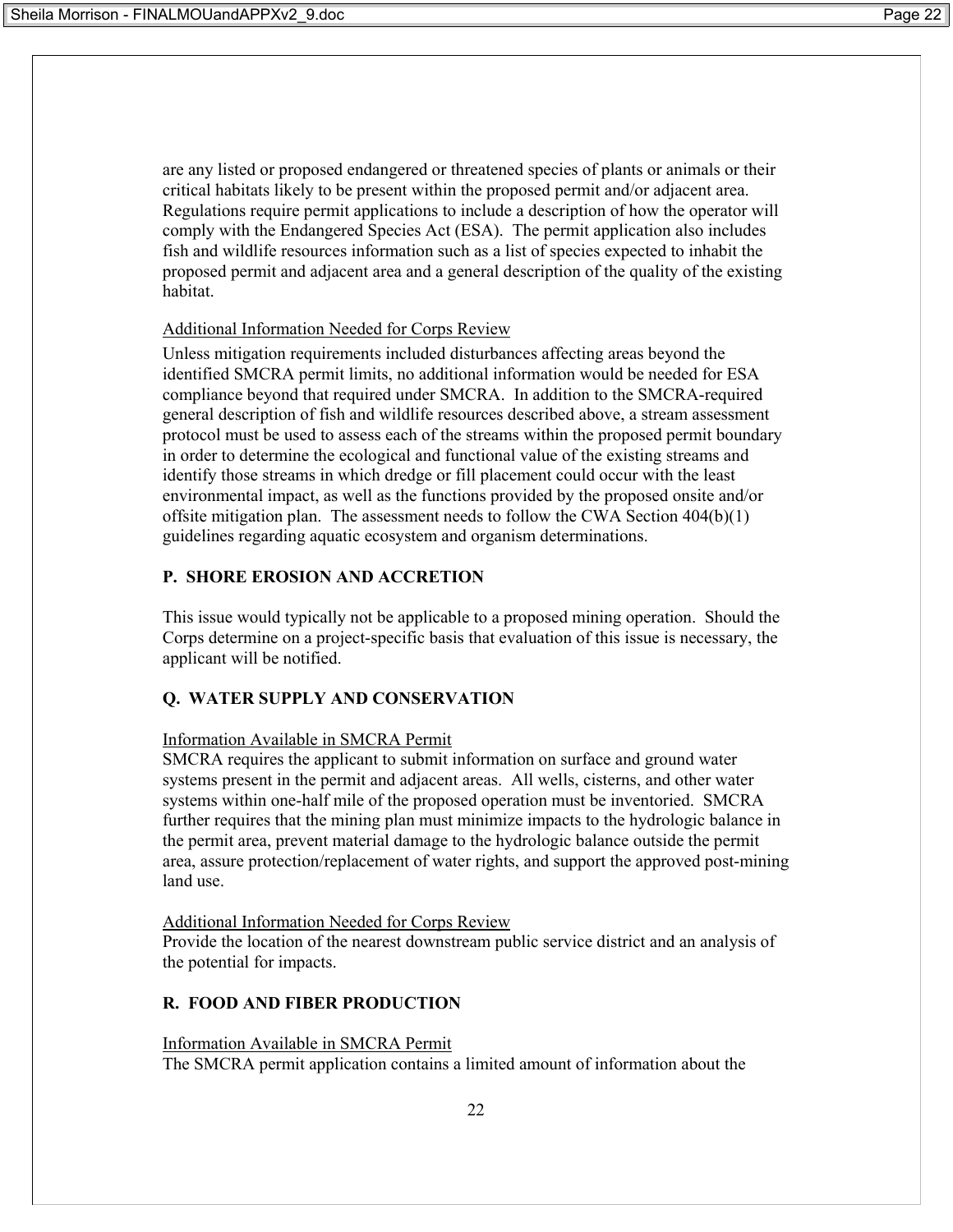existing vegetative cover, land capability, and productivity, while the revegetation plan provides a more specific description of what the post mining vegetative cover and species will be.

#### Additional Information Needed for Corps Review

If the permit application contains or may impact any lands designated as cropland, provide a detailed analysis of vegetative cover types and the annual production of each crop.

#### **S. CONSIDERATION OF PROPERTY OWNERSHIP**

#### Information Available in SMCRA

The information contained in the SMCRA permit is sufficient to address consideration of property ownership. All surface and mineral owners within or contiguous to the proposed permit boundary are listed in the application (names and addresses). Names and addresses of any party with leasehold interest or purchaser under a real estate contract must be identified for the proposed permit area. Information regarding whether mining activities will be located within prohibited distances to public buildings, parks, roads, etc. is also provided.

Additional Information Needed for Corps Review No additional information is likely to be needed beyond that contained in SMCRA.

#### **T. GENERAL ENVIRONMENTAL CONCERNS**

Corps regulations establish the resources or public interest factors that are to be considered in the review of a proposed project. A SMCRA permit application contains a great deal of information that addresses various aspects of General Environmental Concern. Some issues specific to mining that do not fall within other specifically identified public interest factors have been incorporated into this document under General Environmental Concerns.

#### **Blasting**

#### Information Available in SMCRA

A significant amount of blasting-related information is present within the SMCRA permit application. For purposes of developing the NEPA document, the applicant should provide a summary of the various controls built into the blasting plan and briefly describe how these controls minimize the likelihood of off-site damage and/or provide for public safety.

Additional Information Needed for Corps Review No additional information would be likely to be needed beyond that required in SMCRA.